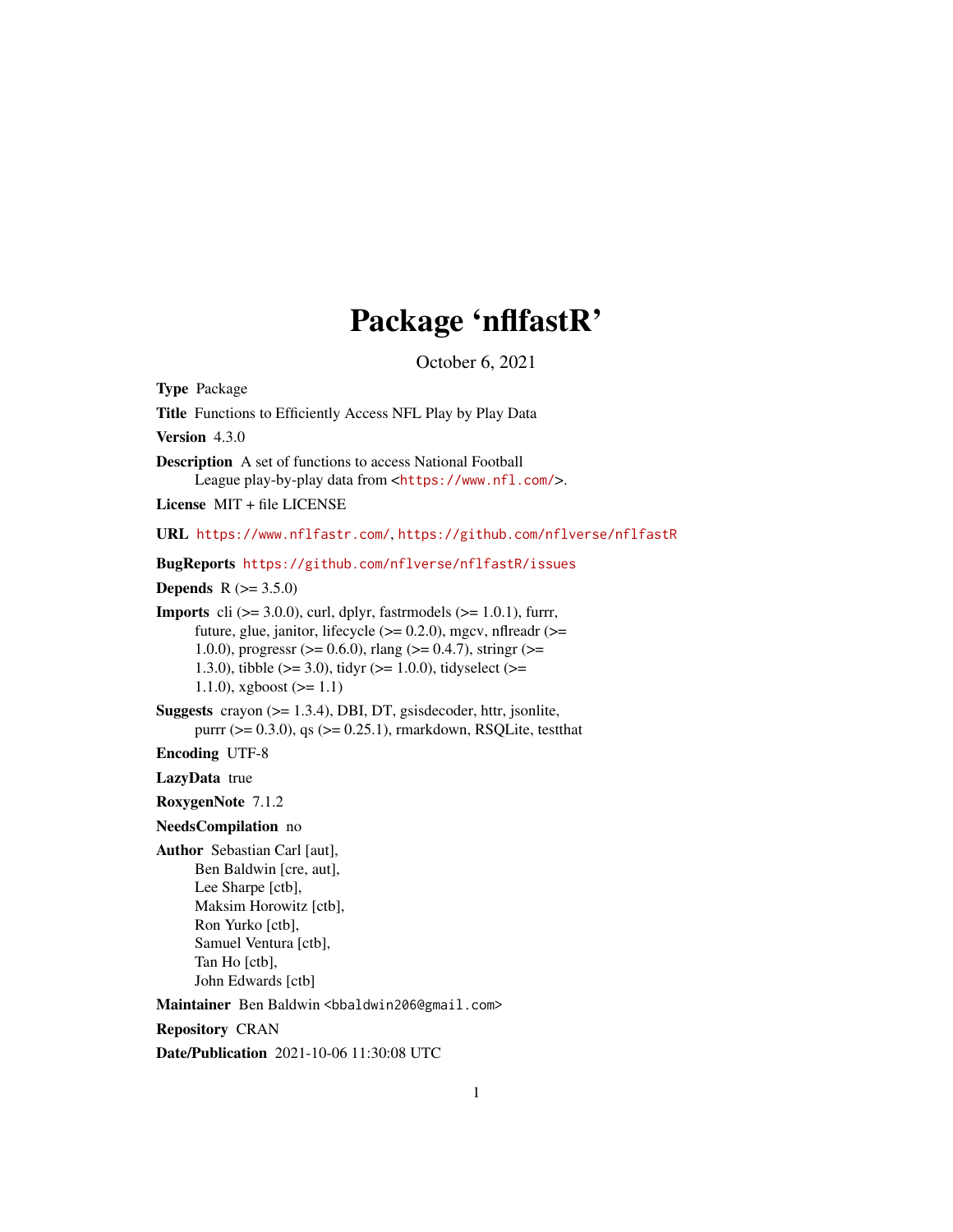# <span id="page-1-0"></span>R topics documented:

| Index | 36 |
|-------|----|
|       |    |

nflfastR-package *nflfastR: Functions to Efficiently Access NFL Play by Play Data*

#### <span id="page-1-1"></span>Description

A set of functions to access National Football League play-by-play data from <https://www.nfl.com/>.

#### Parallel Processing and Progress Updates in nflfastR

#### Preface:

Prior to nflfastR v4.0, parallel processing could be activated with an argument pp in the relevant functions and progress updates were always shown. Both of these methods are bad practice and were therefore removed in nflfastR v4.0

The next sections describe how to make nflfastR work in parallel processes and show progress updates if the user wants to.

#### More Speed Using Parallel Processing:

Nearly all nflfastR functions support parallel processing using  $furr:$ : future\_map() if it is enabled by a call to [future::plan\(\)](#page-0-0) prior to the function call. Please see the documentation of the functions for detailed information.

As an example, the following code block will resolve all function calls in the current session using multiple sessions in the background and load play-by-play data for the 2018 through 2020 seasons or build them freshly for the 2018 and 2019 Super Bowls: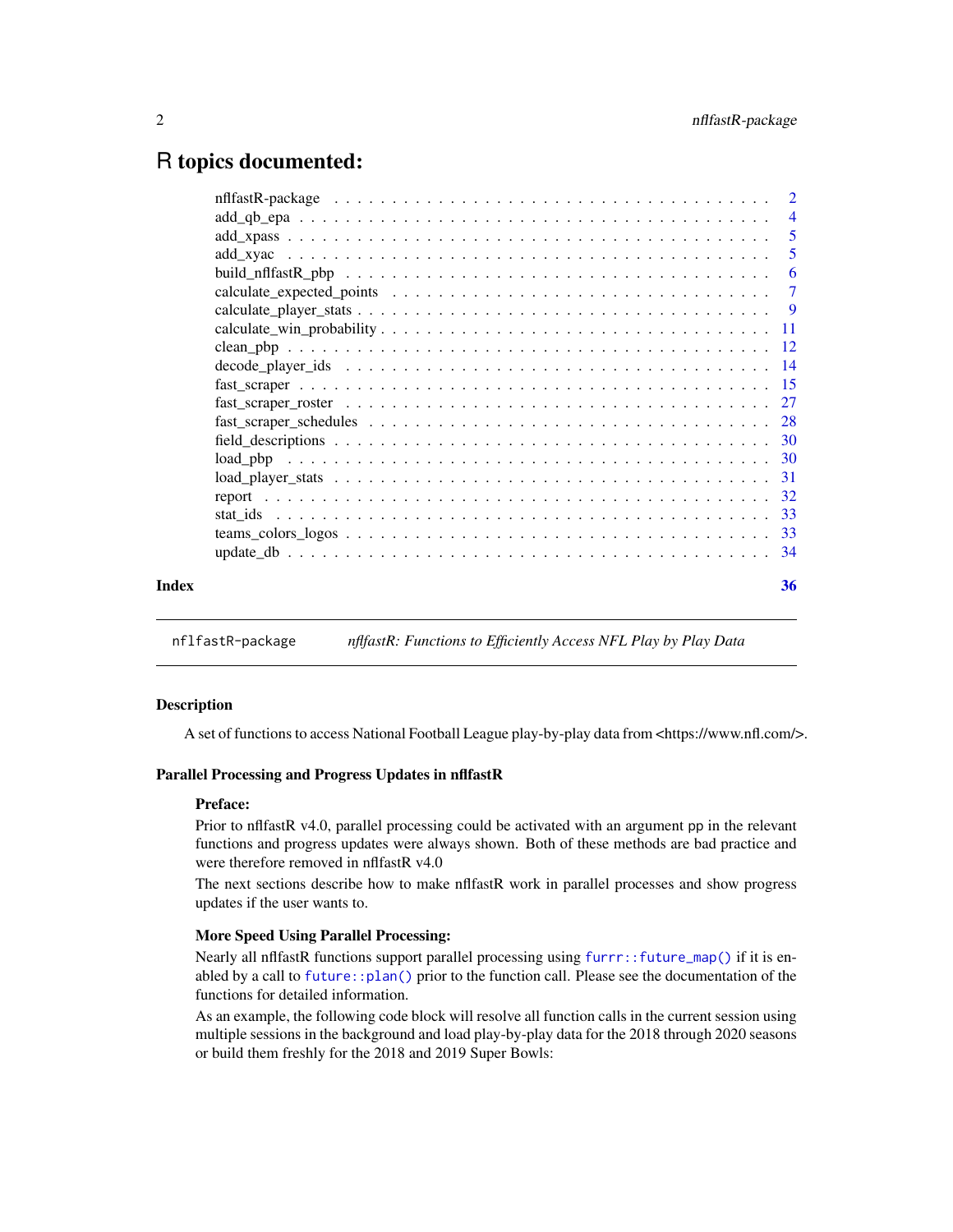```
future::plan("multisession")
load_pbp(2018:2020)
build_nflfastR_pbp(c("2018_21_NE_LA", "2019_21_SF_KC"))
```
We recommend choosing a default parallel processing method and saving it as an environment variable in the R user profile to make sure all futures will be resolved with the chosen method by default. This can be done by following the below given steps.

First, run the following line and the file .Renviron should be opened automatically. If you haven't saved any environment variables yet, this will be an empty file.

usethis::edit\_r\_environ()

In the opened file .Renviron add the next line, then save the file and restart your R session. Please note that this example sets "multisession" as default. For most users this should be the appropriate plan but please make sure it truly is.

R\_FUTURE\_PLAN="multisession"

After the session is freshly restarted please check if the above method worked by running the next line. If the output is FALSE you successfully set up a default non-sequential [future::plan\(\)](#page-0-0). If the output is TRUE all functions will behave like they were called with  $\text{purr}:map()$  and NOT in multisession.

inherits(future::plan(), "sequential")

For more information on possible plans please see [the future package Readme.](https://github.com/HenrikBengtsson/future/blob/develop/README.md) For more information on .Renviron please see [this RStudio article.](https://support.rstudio.com/hc/en-us/articles/360047157094-Managing-R-with-Rprofile-Renviron-Rprofile-site-Renviron-site-rsession-conf-and-repos-conf)

#### Get Progress Updates while Functions are Running:

Most nflfastR functions are able to show progress updates using [progressr::progressor\(\)](#page-0-0) if they are turned on before the function is called. There are at least two basic ways to do this by either activating progress updates globally (for the current session) with

progressr::handlers(global = TRUE)

or by piping the function call into [progressr::with\\_progress\(\)](#page-0-0):

load\_pbp(2018:2020) %>%

progressr::with\_progress()

Just like in the previous section, it is possible to activate global progression handlers by default. This can be done by following the below given steps.

First, run the following line and the file . Rprofile should be opened automatically. If you haven't saved any code yet, this will be an empty file.

usethis::edit\_r\_profile()

In the opened file .Rprofile add the next line, then save the file and restart your R session. All code in this file will be executed when a new R session starts. The part if (require("progressr")) makes sure this will only run if the package progressr is installed to avoid crashing R sessions.

if (requireNamespace("progressr", quietly = TRUE)) progressr::handlers(global = TRUE)

After the session is freshly restarted please check if the above method worked by running the next line. If the output is TRUE you successfully activated global progression handlers for all sessions.

progressr::handlers(global = NA)

For more information how to work with progress handlers please see [progressr::progressr.](#page-0-0) For more information on .Rprofile please see [this RStudio article.](https://support.rstudio.com/hc/en-us/articles/360047157094-Managing-R-with-Rprofile-Renviron-Rprofile-site-Renviron-site-rsession-conf-and-repos-conf)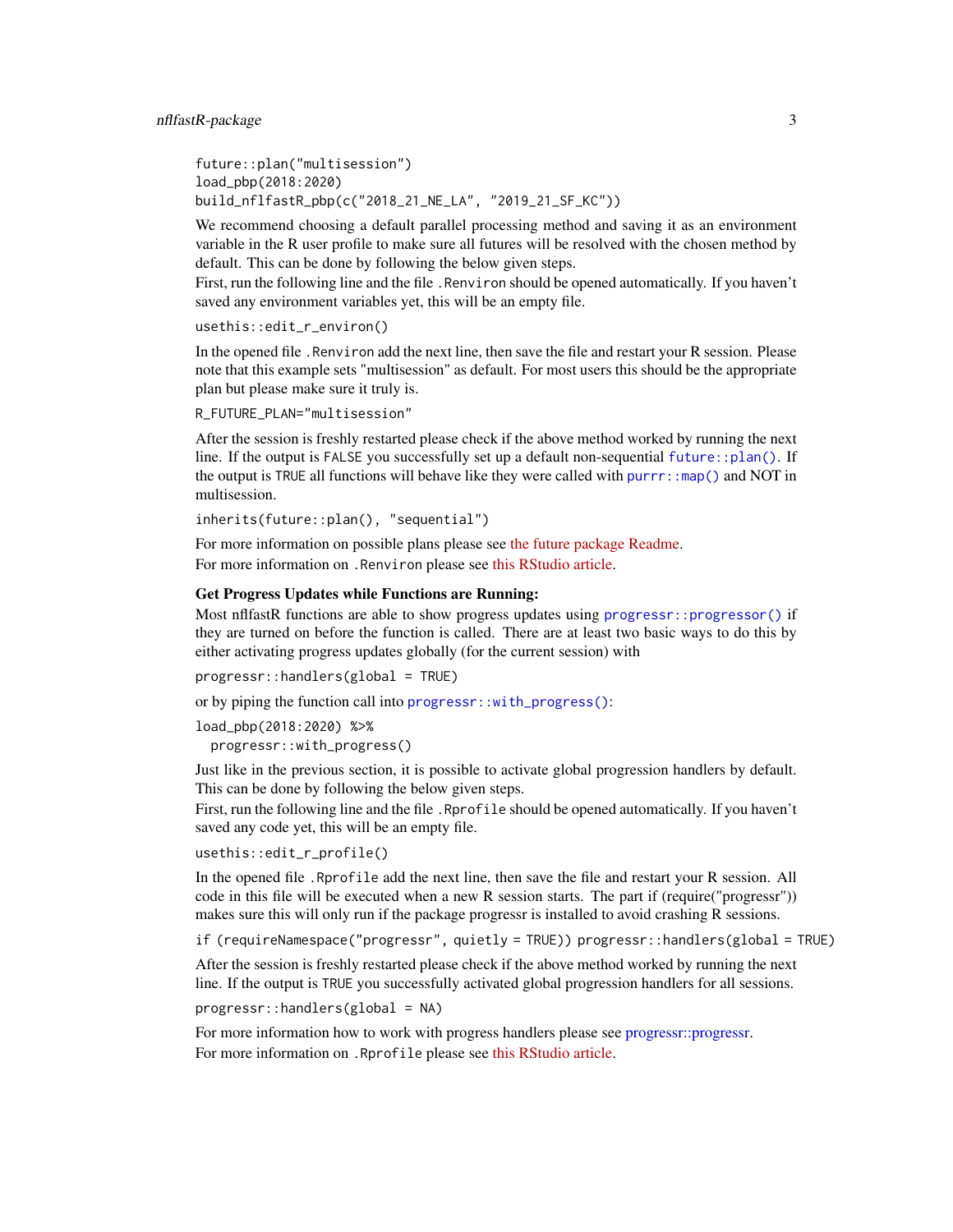# Author(s)

Maintainer: Ben Baldwin <bbaldwin206@gmail.com> Authors:

• Sebastian Carl <mrcaseb@gmail.com>

Other contributors:

- Lee Sharpe [contributor]
- Maksim Horowitz <maksim.horowitz@gmail.com> [contributor]
- Ron Yurko <ryurko@stat.cmu.edu> [contributor]
- Samuel Ventura <samventura22@gmail.com> [contributor]
- Tan Ho [contributor]
- John Edwards <edwards1860@gmail.com> [contributor]

# See Also

Useful links:

- <https://www.nflfastr.com/>
- <https://github.com/nflverse/nflfastR>
- Report bugs at <https://github.com/nflverse/nflfastR/issues>

<span id="page-3-1"></span>add\_qb\_epa *Compute QB epa*

# Description

Compute QB epa

#### Usage

add\_qb\_epa(pbp, ...)

#### Arguments

| pbp | is a Data frame of play-by-play data scraped using fast_scraper().    |
|-----|-----------------------------------------------------------------------|
| .   | Additional arguments passed to a message function (for internal use). |

#### Details

Add the variable 'qb\_epa', which gives QB credit for EPA for up to the point where a receiver lost a fumble after a completed catch and makes EPA work more like passing yards on plays with fumbles

<span id="page-3-0"></span>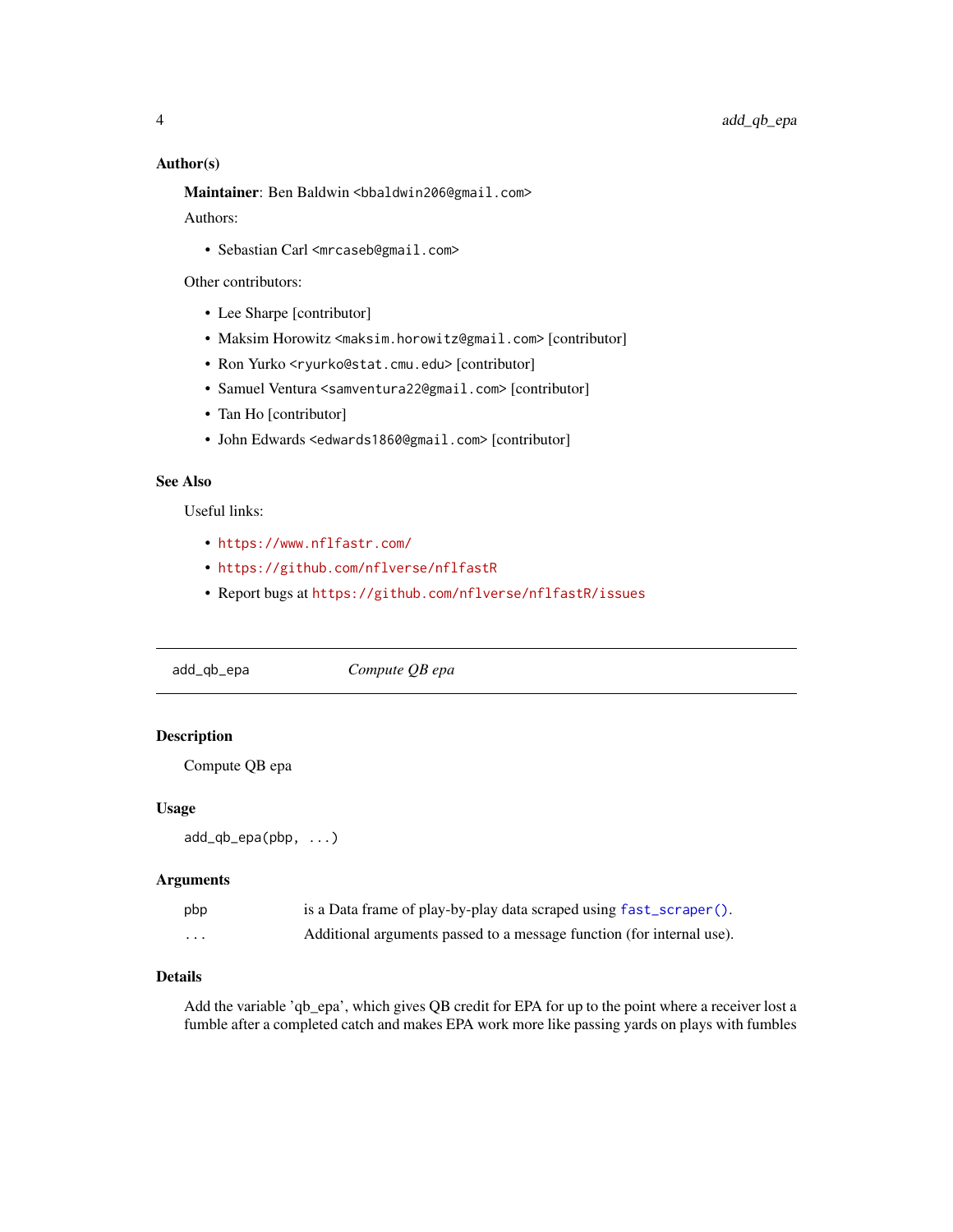<span id="page-4-2"></span><span id="page-4-0"></span>

# Description

Build columns from the expected dropback model. Will return NA on data prior to 2006 since that was before NFL started marking scrambles. Must be run on a dataframe that has already had [clean\\_pbp\(\)](#page-11-1) run on it. Note that the functions [build\\_nflfastR\\_pbp\(\)](#page-5-1) and the database function [update\\_db\(\)](#page-33-1) already include this function.

# Usage

add\_xpass(pbp, ...)

#### Arguments

| pbp | is a Data frame of play-by-play data scraped using fast_scraper().    |
|-----|-----------------------------------------------------------------------|
| .   | Additional arguments passed to a message function (for internal use). |

#### Value

The input Data Frame of the parameter pbp with the following columns added:

xpass Probability of dropback scaled from 0 to 1.

pass\_oe Dropback percent over expected on a given play scaled from 0 to 100.

<span id="page-4-1"></span>add\_xyac *Add expected yards after completion (xyac) variables*

#### Description

Add expected yards after completion (xyac) variables

#### Usage

add\_xyac(pbp, ...)

#### Arguments

| pbp     | is a Data frame of play-by-play data scraped using fast_scraper().    |
|---------|-----------------------------------------------------------------------|
| $\cdot$ | Additional arguments passed to a message function (for internal use). |

# Details

Build columns that capture what we should expect after the catch.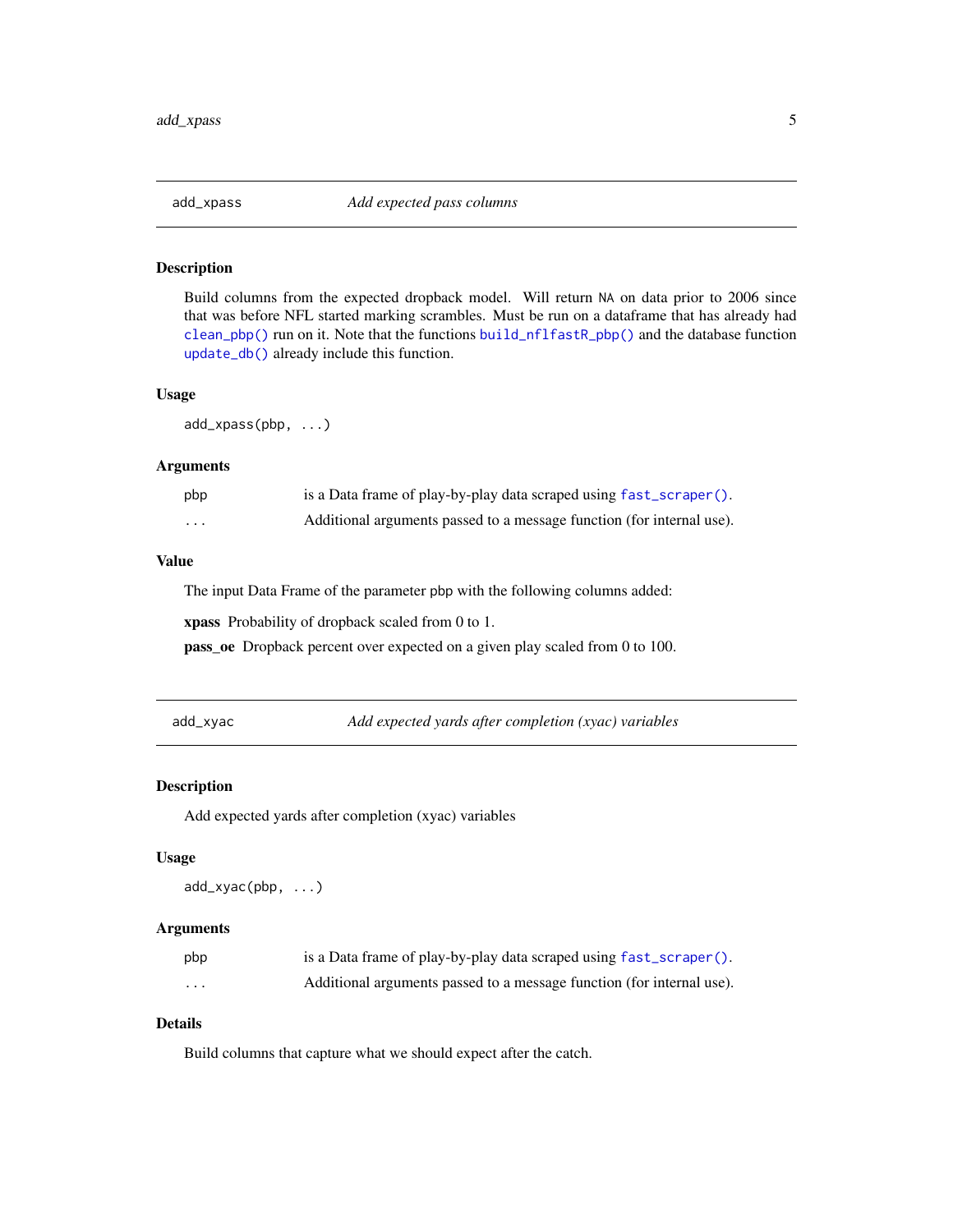# <span id="page-5-0"></span>Value

The input Data Frame of the parameter 'pbp' with the following columns added:

- xyac\_epa Expected value of EPA gained after the catch, starting from where the catch was made. Zero yards after the catch would be listed as zero EPA.
- xyac\_success Probability play earns positive EPA (relative to where play started) based on where ball was caught.

xyac\_fd Probability play earns a first down based on where the ball was caught.

xyac\_mean\_yardage Average expected yards after the catch based on where the ball was caught.

xyac\_median\_yardage Median expected yards after the catch based on where the ball was caught.

<span id="page-5-1"></span>build\_nflfastR\_pbp *Build a Complete nflfastR Data Set*

#### Description

build\_nflfastR\_pbp is a convenient wrapper around 6 nflfastR functions:

- [fast\\_scraper\(\)](#page-14-1)
- [clean\\_pbp\(\)](#page-11-1)
- [add\\_qb\\_epa\(\)](#page-3-1)
- [add\\_xyac\(\)](#page-4-1)
- [add\\_xpass\(\)](#page-4-2)
- [decode\\_player\\_ids\(\)](#page-13-1)

Please see either the documentation of each function or [the nflfastR Field Descriptions website](https://www.nflfastr.com/articles/field_descriptions.html) to learn about the output.

#### Usage

```
build_nflfastR_pbp(game_ids, ..., decode = TRUE, rules = TRUE)
```
#### Arguments

| game_ids                | Vector of character ids or a data frame including the variable game id (see de-<br>tails for further information). |
|-------------------------|--------------------------------------------------------------------------------------------------------------------|
| $\cdot$ $\cdot$ $\cdot$ | Additional arguments passed to the scraping functions (for internal use)                                           |
| decode                  | If TRUE, the function decode player ids () will be executed.                                                       |
| rules                   | If FALSE, printing of the header and footer in the console output will be sup-<br>pressed.                         |

# Details

To load valid game\_ids please use the package function [fast\\_scraper\\_schedules\(\)](#page-27-1).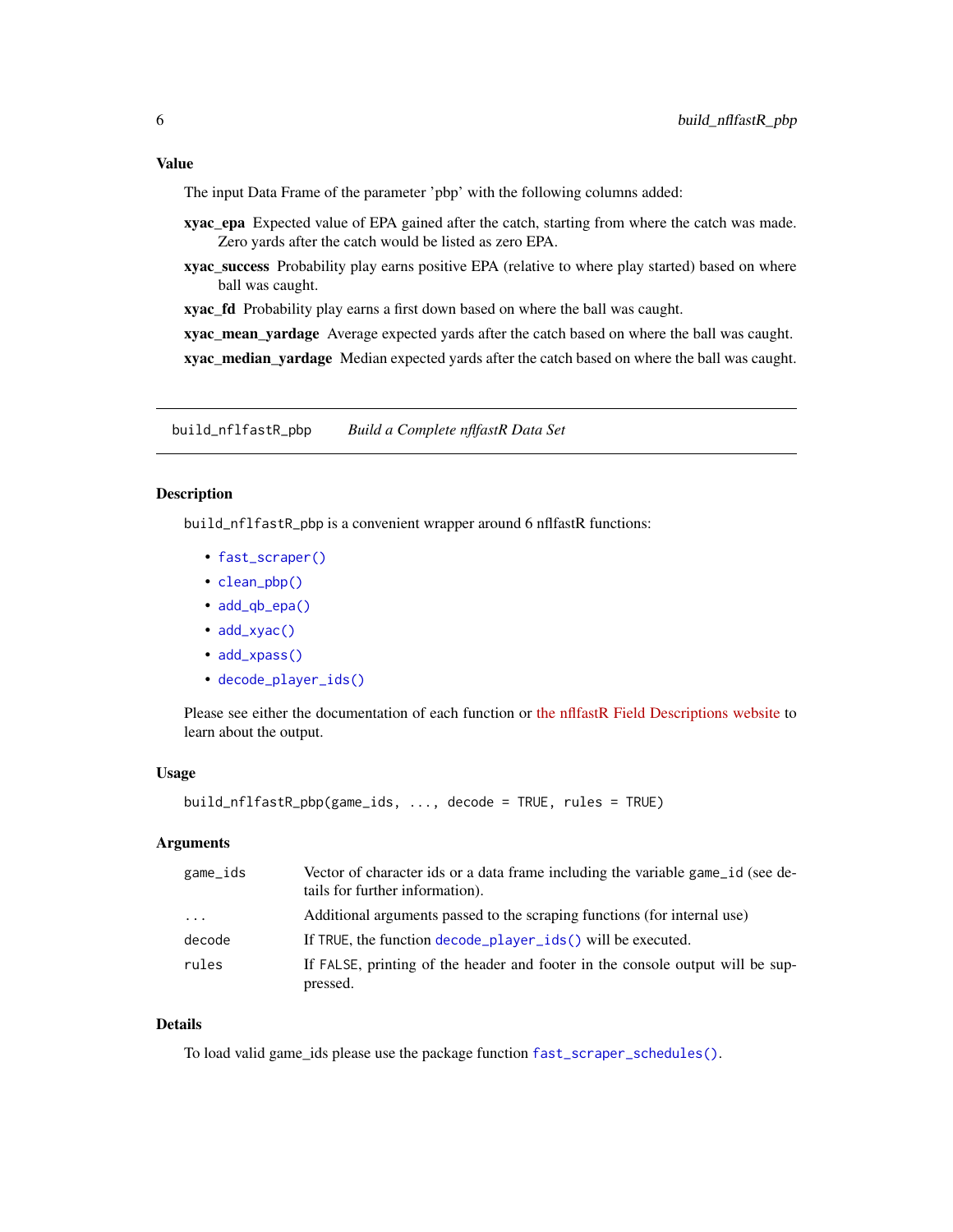# <span id="page-6-0"></span>Value

An nflfastR play-by-play data frame like it can be loaded from [https://github.com/nflverse/](https://github.com/nflverse/nflfastR-data) [nflfastR-data](https://github.com/nflverse/nflfastR-data).

# See Also

For information on parallel processing and progress updates please see [nflfastR.](#page-1-1)

#### Examples

```
# Build nflfastR pbp for the 2018 and 2019 Super Bowls
build_nflfastR_pbp(c("2018_21_NE_LA", "2019_21_SF_KC"))
# It is also possible to directly use the
# output of `fast_scraper_schedules` as input
library(dplyr, warn.conflicts = FALSE)
fast_scraper_schedules(2020) %>%
 tail(3) %>%
 build_nflfastR_pbp()
```
calculate\_expected\_points *Compute expected points*

# Description

for provided plays. Returns the data with probabilities of each scoring event and EP added. The following columns must be present: season, home\_team, posteam, roof (coded as 'open', 'closed', or 'retractable'), half\_seconds\_remaining, yardline\_100, ydstogo, posteam\_timeouts\_remaining, defteam\_timeouts\_remaining

#### Usage

```
calculate_expected_points(pbp_data)
```
#### Arguments

pbp\_data Play-by-play dataset to estimate expected points for.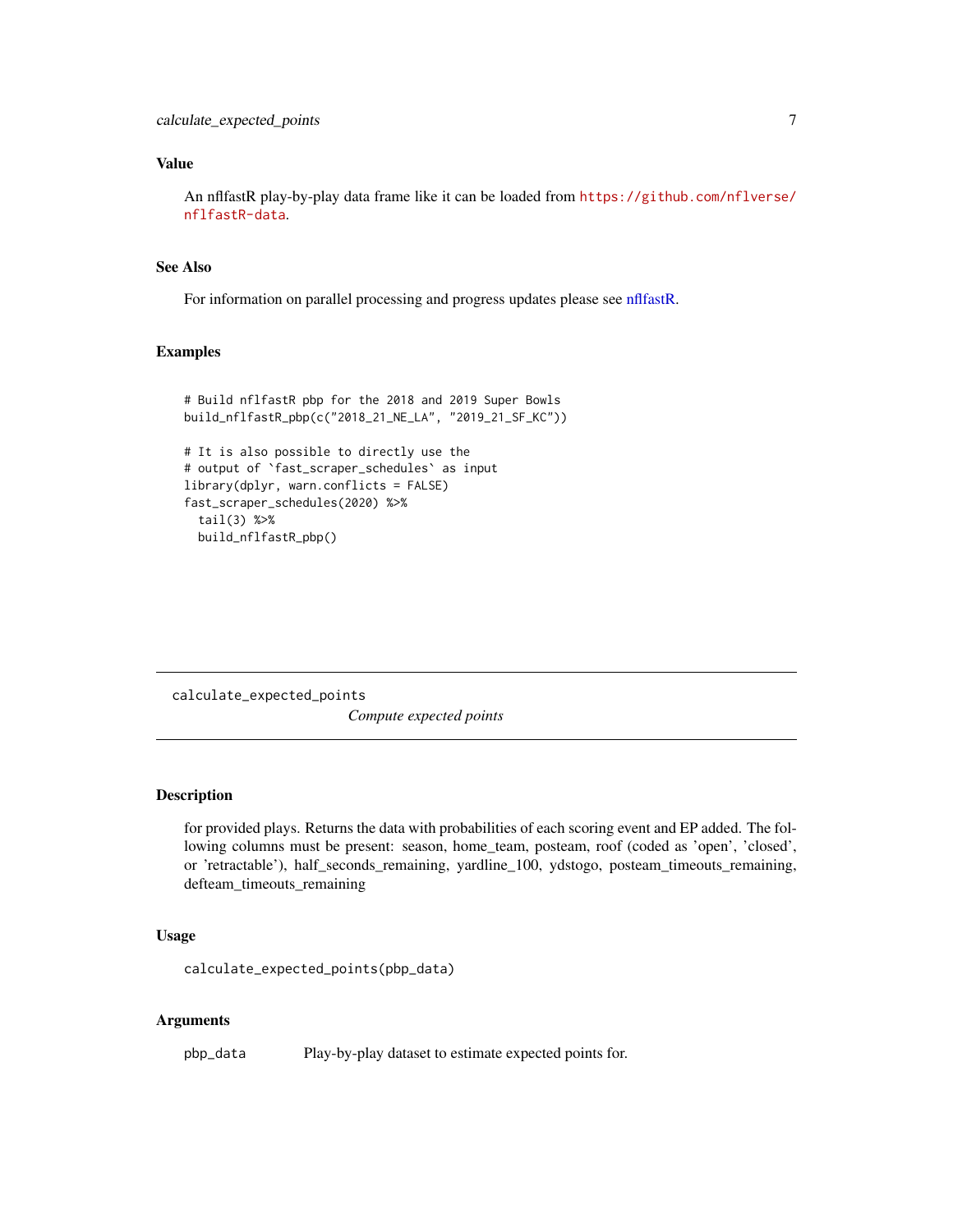# Details

Computes expected points for provided plays. Returns the data with probabilities of each scoring event and EP added. The following columns must be present:

- season
- home team
- posteam
- roof (coded as 'outdoors', 'dome', or 'open' / 'closed' / NA (retractable))
- half\_seconds\_remaining
- vardline 100
- down
- ydstogo
- posteam\_timeouts\_remaining
- defteam\_timeouts\_remaining

#### Value

The original pbp\_data with the following columns appended to it:

ep expected points.

no\_score\_prob probability of no more scoring this half.

opp\_fg\_prob probability next score opponent field goal this half.

opp\_safety\_prob probability next score opponent safety this half.

opp\_td\_prob probability of next score opponent touchdown this half.

fg prob probability next score field goal this half.

safety\_prob probability next score safety this half.

td\_prob probability text score touchdown this half.

# Examples

```
library(dplyr)
data <- tibble::tibble(
"season" = 1999:2019,
"home_team" = "SEA",
"posteam" = "SEA","roof" = "outdoors",
"half_seconds_remaining" = 1800,
"yardline_100" = c(rep(80, 17), rep(75, 4)),"down" = 1,
"ydstogo" = 10,
"posteam_timeouts_remaining" = 3,
"defteam_timeouts_remaining" = 3
)
nflfastR::calculate_expected_points(data) %>%
```

```
dplyr::select(season, yardline_100, td_prob, ep)
```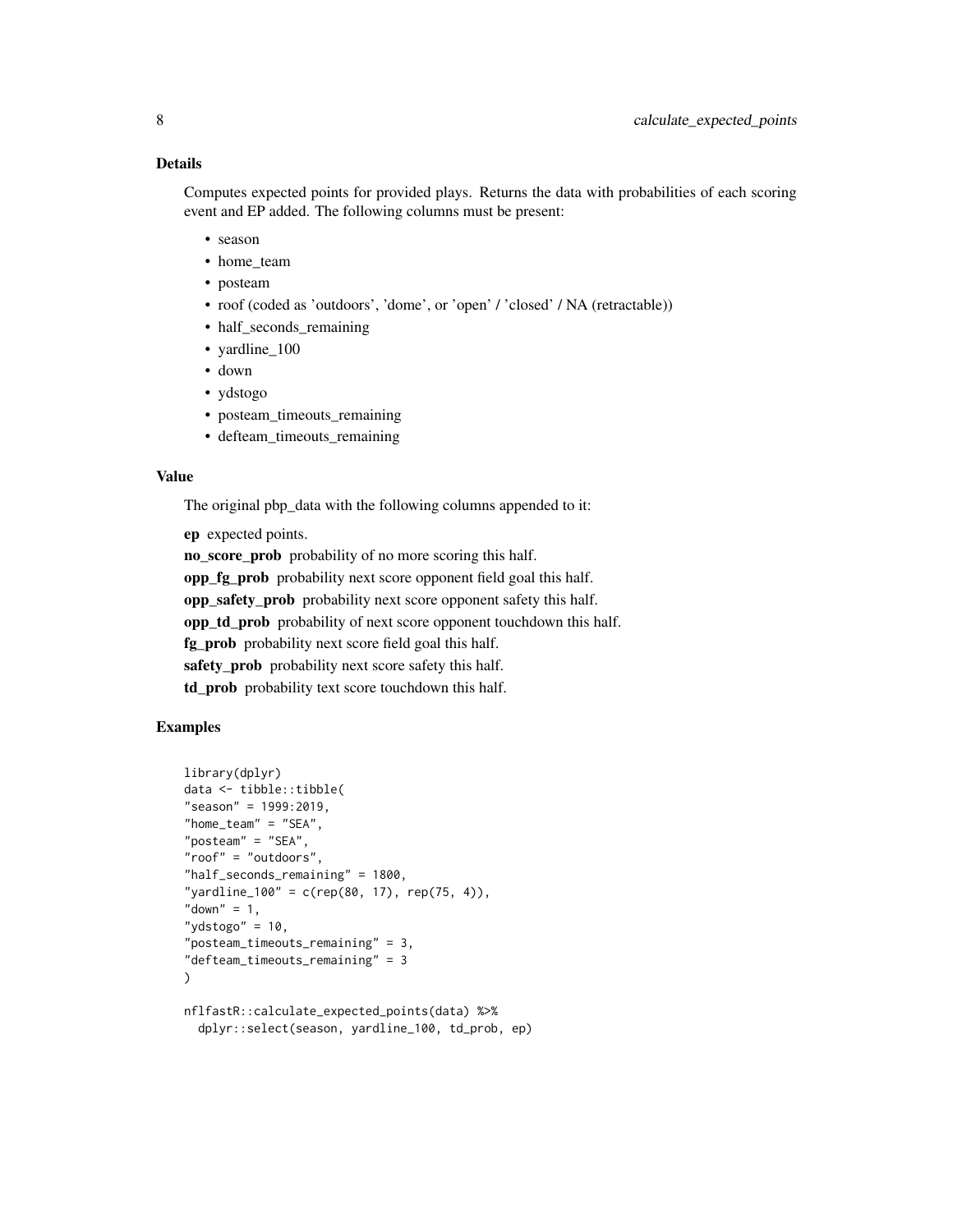<span id="page-8-1"></span><span id="page-8-0"></span>calculate\_player\_stats

*Get Official Game Stats*

# Description

Build columns that aggregate official passing, rushing, and receiving stats either at the game level or at the level of the entire data frame passed.

#### Usage

```
calculate_player_stats(pbp, weekly = FALSE)
```
# **Arguments**

| pbp    | A Data frame of NFL play-by-play data typically loaded with load_pbp() or<br>build nflfastR pbp(). If the data doesn't include the variable qb epa, the |
|--------|---------------------------------------------------------------------------------------------------------------------------------------------------------|
|        | function add_qb_epa() will be called to add it.                                                                                                         |
| weekly | If TRUE, returns week-by-week stats, otherwise, stats for the entire Data frame.                                                                        |

#### Value

A data frame including the following columns (all ID columns are decoded to the gsis ID format):

player\_id ID of the player. Use this to join to other sources.

player\_name Name of the player

games The number of games where the player recorded passing, rushing or receiving stats.

recent\_team Most recent team player appears in pbp with.

season Season if weekly is TRUE

week Week if weekly is TRUE

season\_type REG or POST if weekly is TRUE

completions The number of completed passes.

attempts The number of pass attempts as defined by the NFL.

**passing\_yards** Yards gained on pass plays.

passing\_tds The number of passing touchdowns.

interceptions The number of interceptions thrown.

sacks The Number of times sacked.

sack yards Yards lost on sack plays.

sack fumbles The number of sacks with a fumble.

sack\_fumbles\_lost The number of sacks with a lost fumble.

passing\_air\_yards Passing air yards (includes incomplete passes).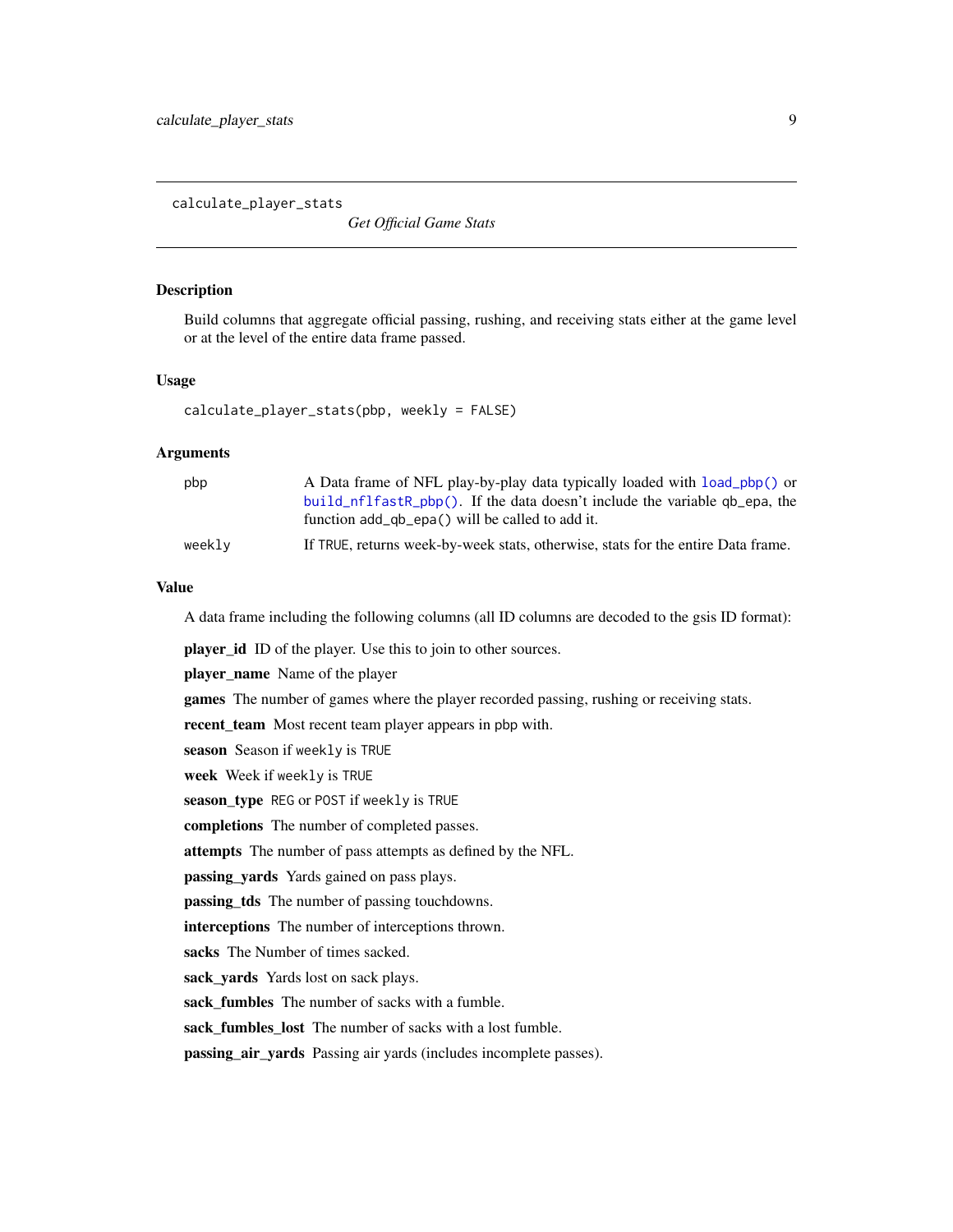- passing\_yards\_after\_catch Yards after the catch gained on plays in which player was the passer (this is an unofficial stat and may differ slightly between different sources).
- passing first downs First downs on pass attempts.
- passing\_epa Total expected points added on pass attempts and sacks. NOTE: this uses the variable qb\_epa, which gives QB credit for EPA for up to the point where a receiver lost a fumble after a completed catch and makes EPA work more like passing yards on plays with fumbles.
- **passing 2pt conversions** Two-point conversion passes.
- pacr Passing Air Conversion Ratio. PACR = passing\_yards / passing\_air\_yards
- dakota Adjusted EPA + CPOE composite based on coefficients which best predict adjusted EPA/play in the following year.
- carries The number of official rush attempts (incl. scrambles and kneel downs). Rushes after a lateral reception don't count as carry.
- rushing\_yards Yards gained when rushing with the ball (incl. scrambles and kneel downs). Also includes yards gained after obtaining a lateral on a play that started with a rushing attempt.
- rushing tds The number of rushing touchdowns (incl. scrambles). Also includes touchdowns after obtaining a lateral on a play that started with a rushing attempt.

rushing\_fumbles The number of rushes with a fumble.

rushing\_fumbles\_lost The number of rushes with a lost fumble.

rushing first downs First downs on rush attempts (incl. scrambles).

rushing\_epa Expected points added on rush attempts (incl. scrambles and kneel downs).

rushing 2pt conversions Two-point conversion rushes

receptions The number of pass receptions. Lateral receptions officially don't count as reception.

targets The number of pass plays where the player was the targeted receiver.

- receiving\_yards Yards gained after a pass reception. Includes yards gained after receiving a lateral on a play that started as a pass play.
- receiving tds The number of touchdowns following a pass reception. Also includes touchdowns after receiving a lateral on a play that started as a pass play.
- **receiving\_air\_yards** Receiving air yards (incl. incomplete passes).
- receiving vards after catch Yards after the catch gained on plays in which player was receiver (this is an unofficial stat and may differ slightly between different sources).

**receiving\_fumbles** The number of fumbles after a pass reception.

receiving\_fumbles\_lost The number of fumbles lost after a pass reception.

receiving 2pt conversions Two-point conversion receptions

racr Receiver Air Conversion Ratio.  $RACR =$  receiving\_yards / receiving\_air\_yards

target share The share of targets of the player in all targets of his team

air vards share The share of receiving air yards of the player in all air yards of his team

wopr Weighted Opportunity Rating. WOPR =  $1.5 \times$  target\_share +  $0.7 \times$  air\_yards\_share

fantasy\_points Standard fantasy points.

fantasy\_points\_ppr PPR fantasy points.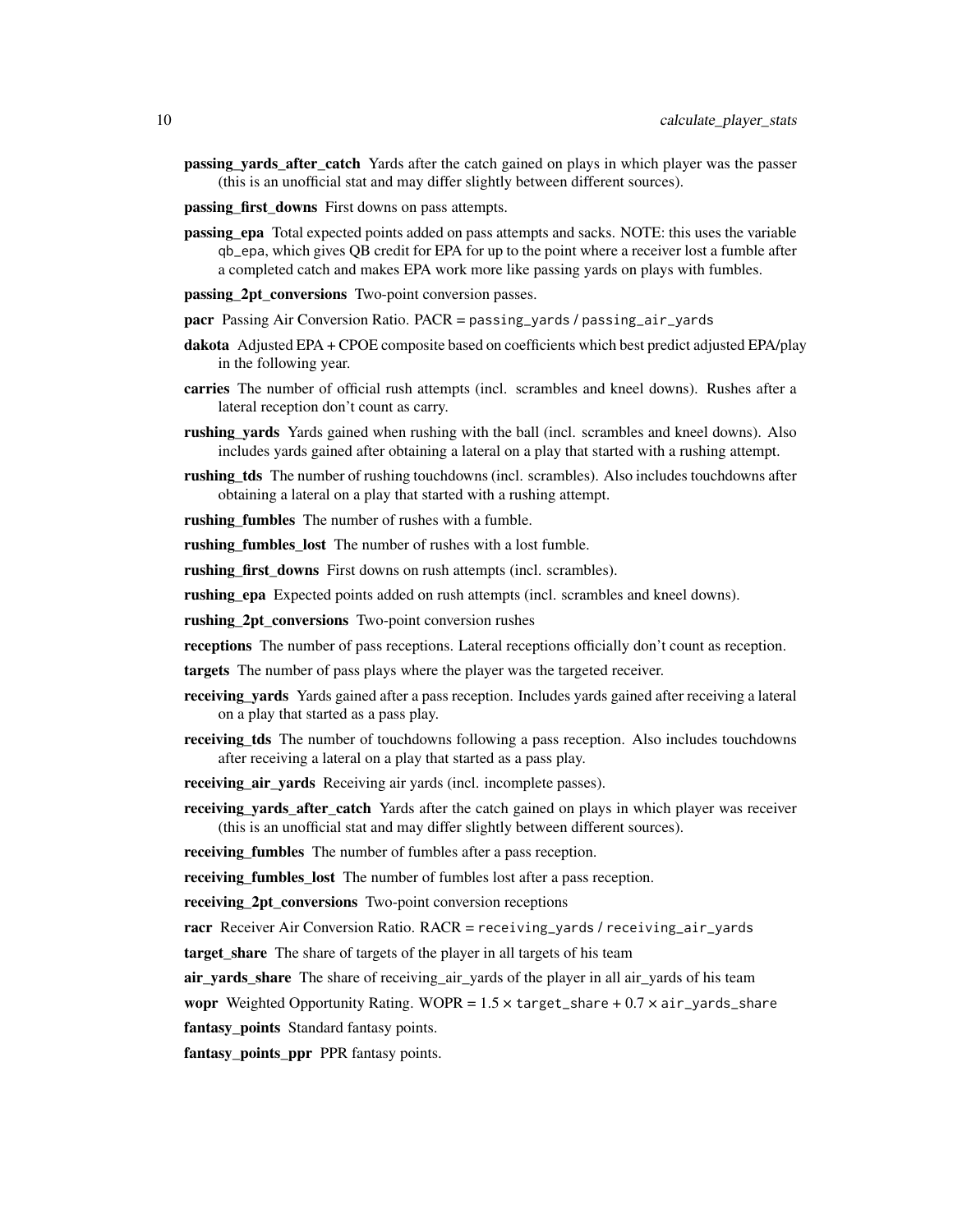#### <span id="page-10-0"></span>See Also

The function [load\\_player\\_stats\(\)](#page-30-1) and the corresponding examples on [the nflfastR website](https://www.nflfastr.com/articles/nflfastR.html#example-11-replicating-official-stats)

#### Examples

```
pbp <- nflfastR::load_pbp(2020)
weekly <- calculate_player_stats(pbp, weekly = TRUE)
dplyr::glimpse(weekly)
overall <- calculate_player_stats(pbp, weekly = FALSE)
dplyr::glimpse(overall)
```
calculate\_win\_probability

*Compute win probability*

#### **Description**

for provided plays. Returns the data with probabilities of winning the game. The following columns must be present: receive\_h2\_ko (1 if game is in 1st half and possession team will receive 2nd half kickoff, 0 otherwise), home\_team, posteam, half\_seconds\_remaining, game\_seconds\_remaining, spread\_line (how many points home team was favored by), down, ydstogo, yardline\_100, posteam\_timeouts\_remaining, defteam\_timeouts\_remaining

# Usage

```
calculate_win_probability(pbp_data)
```
#### Arguments

pbp\_data Play-by-play dataset to estimate win probability for.

# Details

Computes win probability for provided plays. Returns the data with spread and non-spread-adjusted win probabilities. The following columns must be present:

- receive\_2h\_ko (1 if game is in 1st half and possession team will receive 2nd half kickoff, 0 otherwise)
- score differential
- home\_team
- posteam
- half\_seconds\_remaining
- game\_seconds\_remaining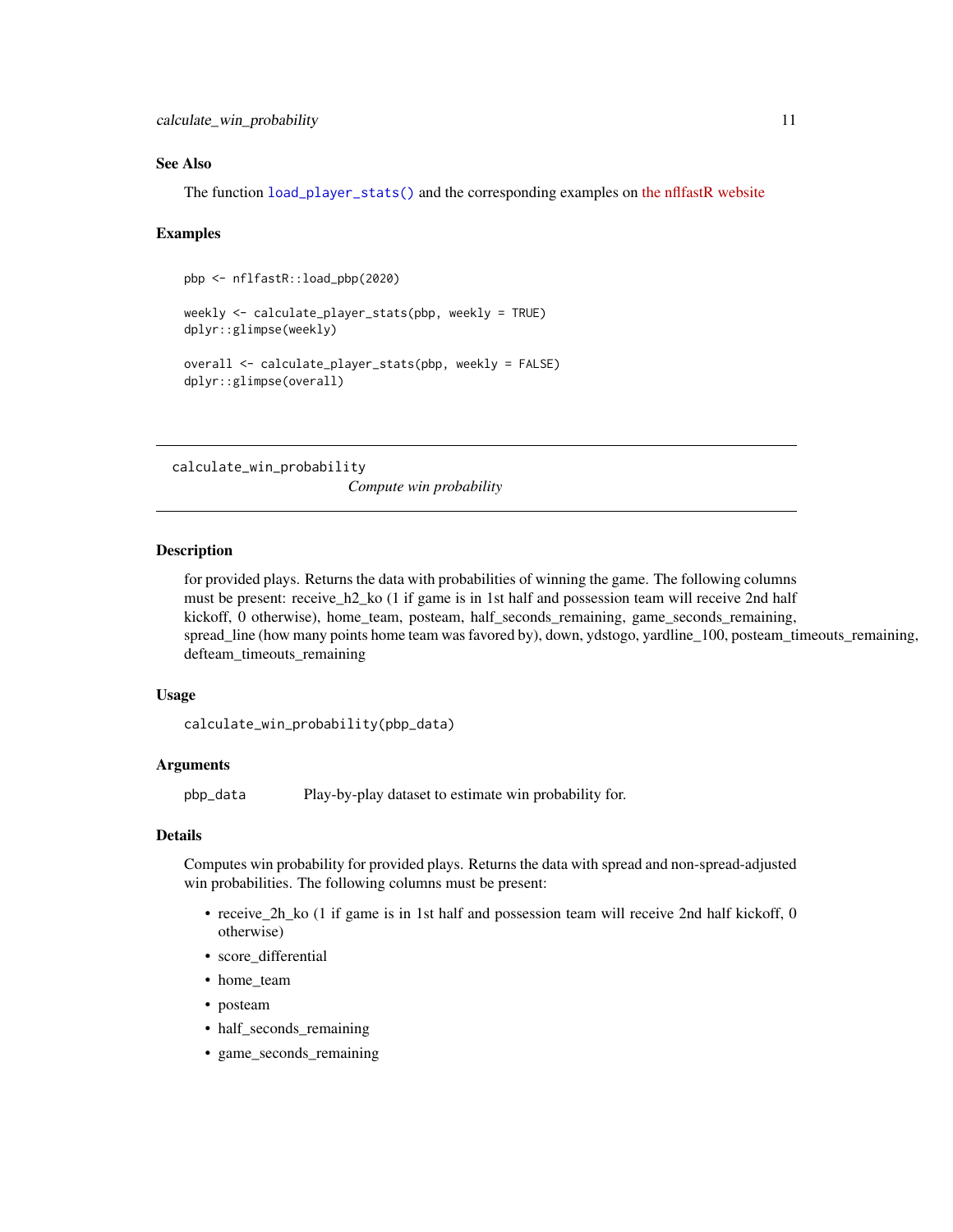- <span id="page-11-0"></span>• spread\_line (how many points home team was favored by)
- down
- ydstogo
- yardline\_100
- posteam\_timeouts\_remaining
- defteam\_timeouts\_remaining

#### Value

The original pbp\_data with the following columns appended to it:

wp win probability.

vegas\_wp win probability taking into account pre-game spread.

#### Examples

```
library(dplyr)
data <- tibble::tibble(
"receive_2h_ko" = 0,
"home\_team" = "SEA","posteam" = "SEA","score_differential" = 0,"half_seconds_remaining" = 1800,
"game_seconds_remaining" = 3600,
"spread_line" = c(1, 3, 4, 7, 14),
"down" = 1,
"ydstogo" = 10,
"yardline_100" = 75,
"posteam_timeouts_remaining" = 3,
"defteam_timeouts_remaining" = 3
\mathcal{L}nflfastR::calculate_win_probability(data) %>%
  dplyr::select(spread_line, wp, vegas_wp)
```
<span id="page-11-1"></span>clean\_pbp *Clean Play by Play Data*

# Description

Clean Play by Play Data

#### Usage

clean\_pbp(pbp, ...)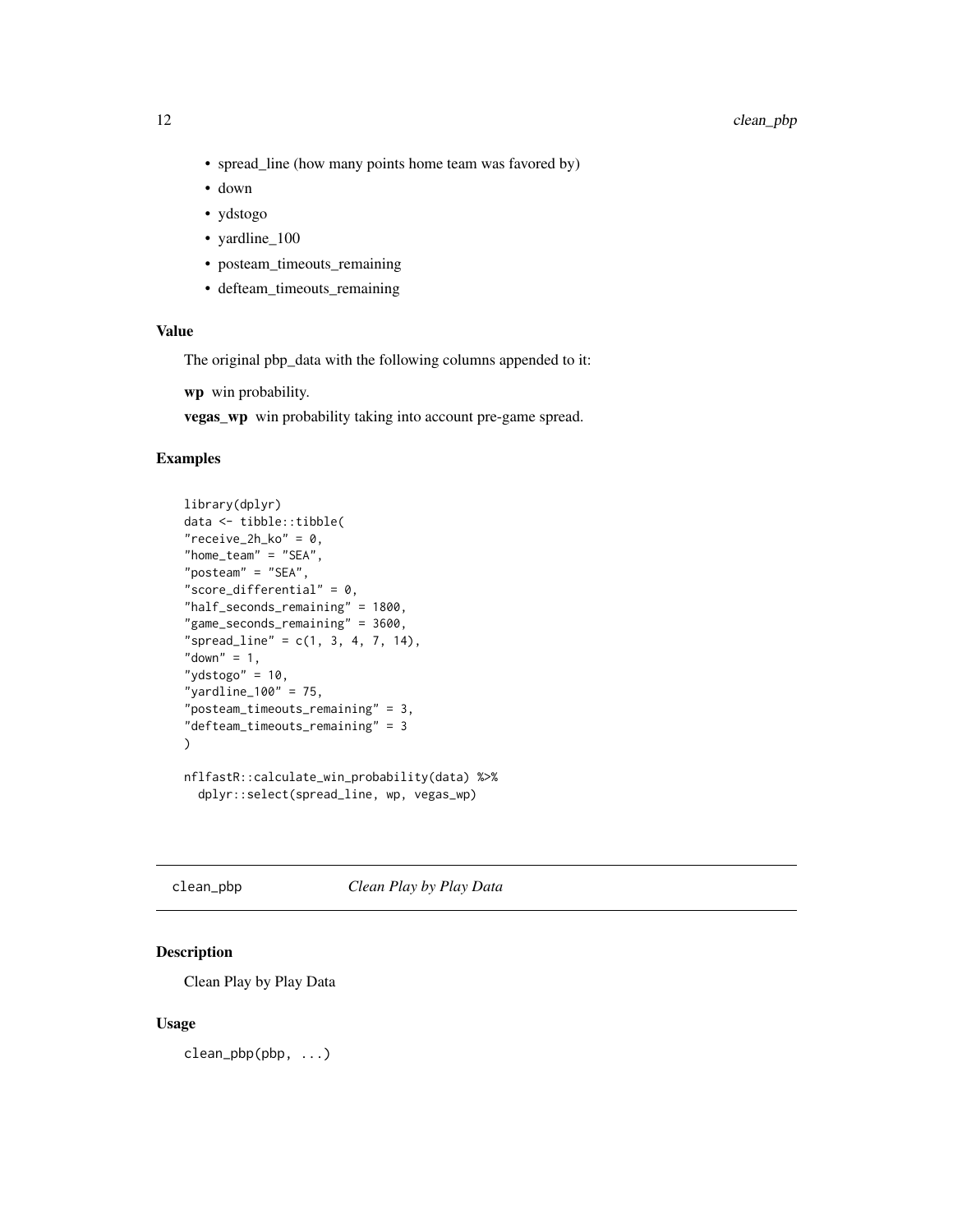#### <span id="page-12-0"></span>clean\_pbp 13

#### Arguments

| pbp      | is a Data frame of play-by-play data scraped using fast_scraper().    |
|----------|-----------------------------------------------------------------------|
| $\cdots$ | Additional arguments passed to a message function (for internal use). |

# Details

Build columns that capture what happens on all plays, including penalties, using string extraction from play description. Loosely based on Ben's nflfastR guide ([https://www.nflfastr.com/](https://www.nflfastr.com/articles/beginners_guide.html) [articles/beginners\\_guide.html](https://www.nflfastr.com/articles/beginners_guide.html)) but updated to work with the RS data, which has a different player format in the play description; e.g. 24-M.Lynch instead of M.Lynch. The function also standardizes team abbreviations so that, for example, the Chargers are always represented by 'LAC' regardless of which year it was.

#### Value

The input Data Frame of the parameter 'pbp' with the following columns added:

success Binary indicator wheter  $epa > 0$  in the given play.

passer Name of the dropback player (scrambles included) including plays with penalties.

passer\_jersey\_number Jersey number of the passer.

rusher Name of the rusher (no scrambles) including plays with penalties.

rusher\_jersey\_number Jersey number of the rusher.

receiver Name of the receiver including plays with penalties.

receiver\_jersey\_number Jersey number of the receiver.

pass Binary indicator if the play was a pass play (sacks and scrambles included).

rush Binary indicator if the play was a rushing play.

special Binary indicator if the play was a special teams play.

first\_down Binary indicator if the play ended in a first down.

aborted play Binary indicator if the play description indicates "Aborted".

play Binary indicator: 1 if the play was a 'normal' play (including penalties), 0 otherwise.

passer\_id ID of the player in the 'passer' column.

rusher id ID of the player in the 'rusher' column.

receiver\_id ID of the player in the 'receiver' column.

name Name of the 'passer' if it is not 'NA', or name of the 'rusher' otherwise.

fantasy Name of the rusher on rush plays or receiver on pass plays.

fantasy\_id ID of the rusher on rush plays or receiver on pass plays.

fantasy\_player\_name Name of the rusher on rush plays or receiver on pass plays (from official stats).

fantasy player id ID of the rusher on rush plays or receiver on pass plays (from official stats).

jersey\_number Jersey number of the player listed in the 'name' column.

id ID of the player in the 'name' column.

out of bounds  $= 1$  if play description contains "ran ob", "pushed ob", or "sacked ob";  $= 0$  otherwise.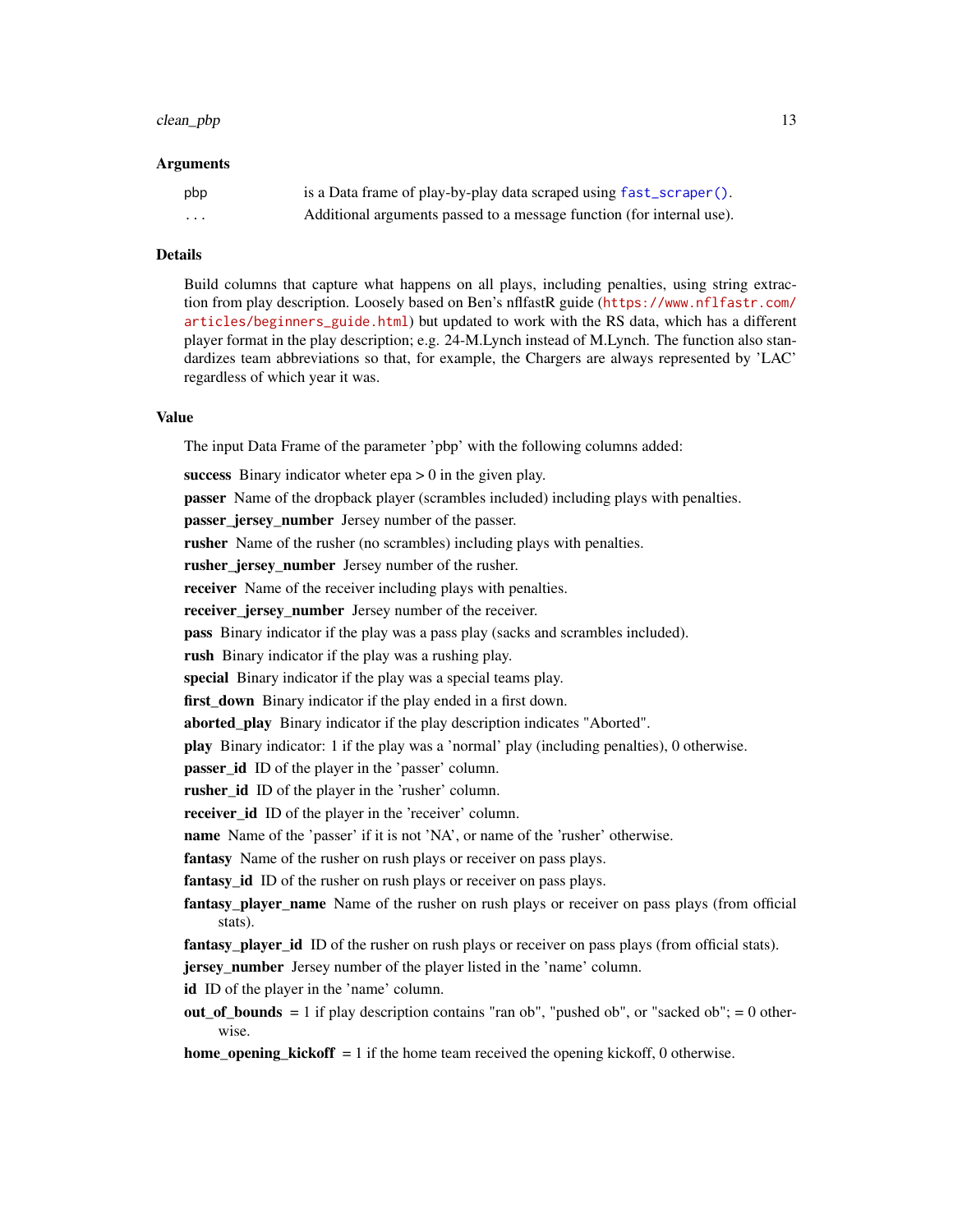#### <span id="page-13-0"></span>See Also

For information on parallel processing and progress updates please see [nflfastR.](#page-1-1)

<span id="page-13-1"></span>decode\_player\_ids *Decode the player IDs in nflfastR play-by-play data*

# Description

Takes all columns ending with 'player\_id' as well as the variables 'passer\_id', 'rusher\_id', 'fantasy\_id', 'receiver\_id', and 'id' of an nflfastR play-by-play data set and decodes the player IDs to the commonly known GSIS ID format 00-00xxxxx.

The function uses by default the high efficient [decode\\_ids](#page-0-0) of the package [gsisdecoder](https://cran.r-project.org/package=gsisdecoder). In the unlikely event that there is a problem with this function, an nflfastR internal decoder can be used with the option fast = FALSE.

#### Usage

decode\_player\_ids(pbp, ..., fast = TRUE)

# Arguments

| pbp  | is a Data frame of play-by-play data scraped using fast_scraper().                                                                                                    |
|------|-----------------------------------------------------------------------------------------------------------------------------------------------------------------------|
| .    | Additional arguments passed to a message function (for internal use).                                                                                                 |
| fast | If TRUE the IDs will be decoded with the high efficient function decode ids. If<br>FALSE an infrastR internal function will be used for decoding (it is generally not |
|      | recommended to do this, unless there is a problem with decode_ids which can                                                                                           |
|      | take several days to fix on CRAN.)                                                                                                                                    |

# Value

The input data frame of the parameter pbp with decoded player IDs.

#### Examples

```
# Decode data frame consisting of some names and ids
decode_player_ids(data.frame(
 name = c("P.Mahomes", "B.Baldwin", "P.Mahomes", "S.Carl", "J.Jones"),
 id = c("32013030-2d30-3033-3338-3733fa30c4fa",
   NA_character_,
   "00-0033873",
   NA_character_,
    "32013030-2d30-3032-3739-3434d4d3846d"
 )
))
```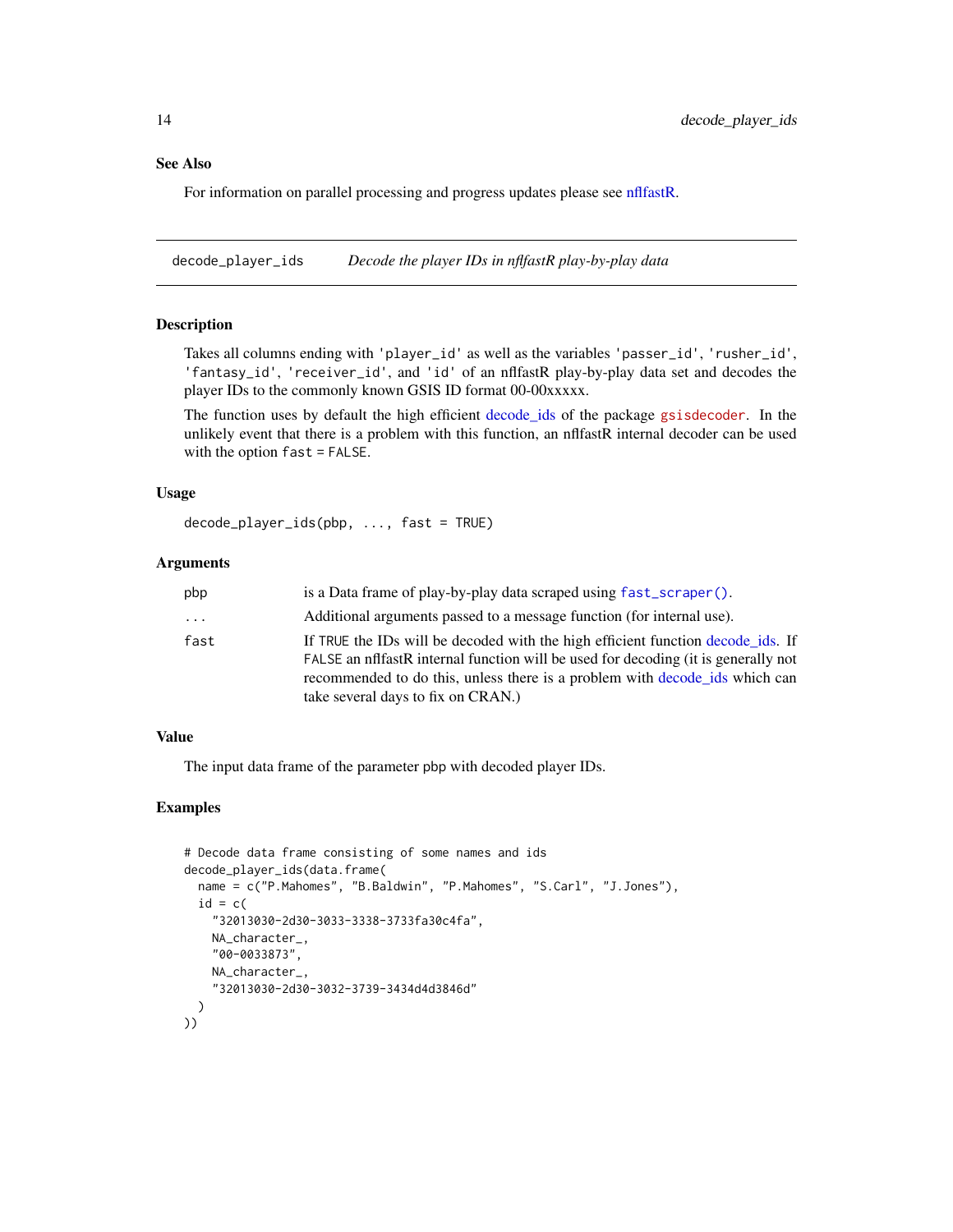<span id="page-14-1"></span><span id="page-14-0"></span>

#### Description

Load and parse NFL play-by-play data and add all of the original nflfastR variables. As nflfastR now provides multiple functions which add information to the output of this function, it is recommended to use [build\\_nflfastR\\_pbp](#page-5-1) instead.

#### Usage

fast\_scraper(game\_ids, ..., in\_builder = FALSE)

#### Arguments

| game_ids                | Vector of character ids or a data frame including the variable game id (see de-<br>tails for further information). |
|-------------------------|--------------------------------------------------------------------------------------------------------------------|
| $\cdot$ $\cdot$ $\cdot$ | Additional arguments passed to the scraping functions (for internal use)                                           |
| in builder              | If TRUE, the final message will be suppressed (for usage inside of build_nflfastR_pbp).                            |

# Details

To load valid game\_ids please use the package function [fast\\_scraper\\_schedules](#page-27-1) (the function can directly handle the output of that function)

#### Value

Data frame where each individual row represents a single play for all passed game\_ids containing the following detailed information (description partly extracted from nflscrapR):

play\_id Numeric play id that when used with game\_id and drive provides the unique identifier for a single play.

game\_id Ten digit identifier for NFL game.

old\_game\_id Legacy NFL game ID.

home\_team String abbreviation for the home team.

away\_team String abbreviation for the away team.

season\_type 'REG' or 'POST' indicating if the game belongs to regular or post season.

week Season week.

posteam String abbreviation for the team with possession.

posteam\_type String indicating whether the posteam team is home or away.

defteam String abbreviation for the team on defense.

side\_of\_field String abbreviation for which team's side of the field the team with possession is currently on.

yardline\_100 Numeric distance in the number of yards from the opponent's endzone for the posteam.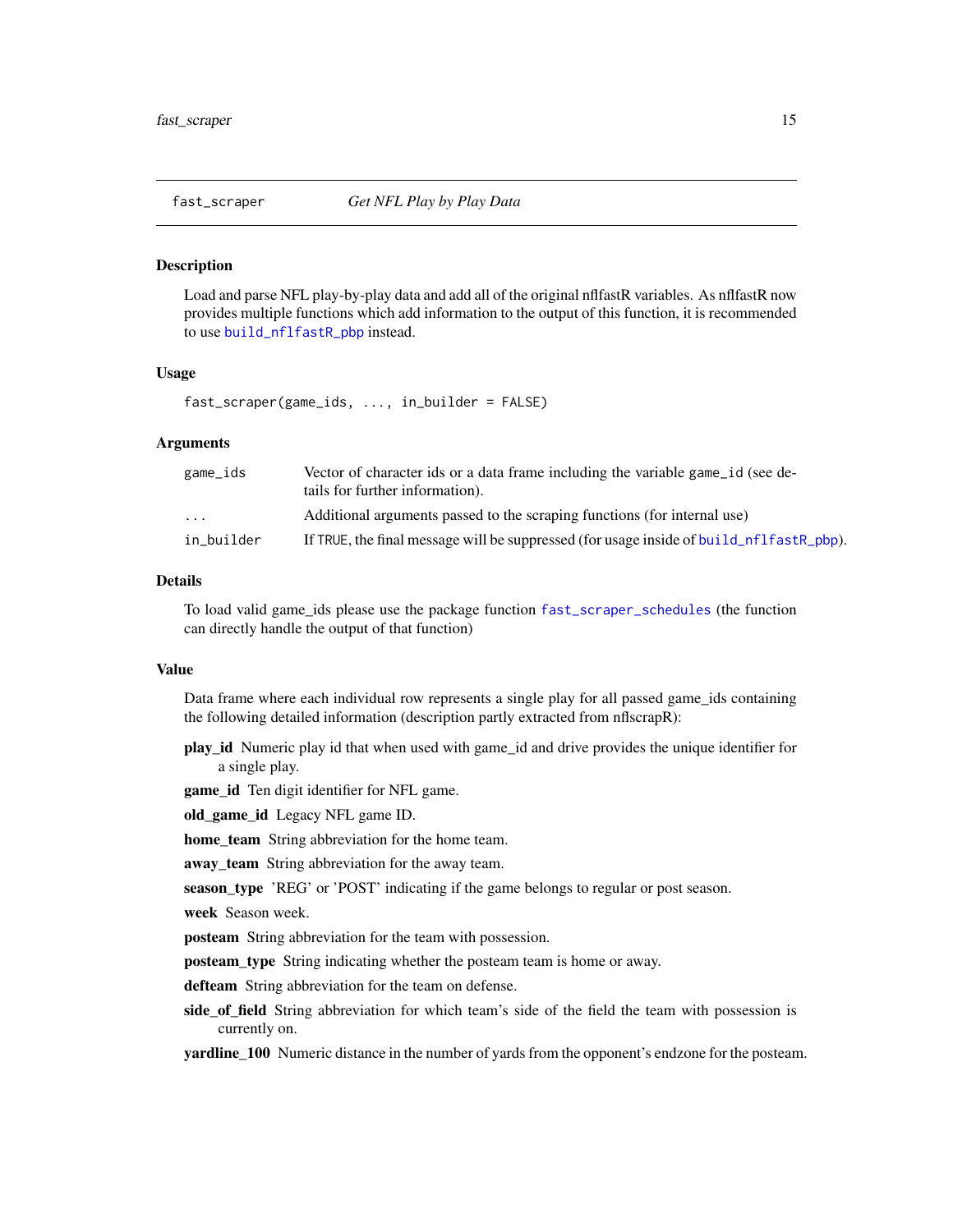game\_date Date of the game.

quarter\_seconds\_remaining Numeric seconds remaining in the quarter.

half\_seconds\_remaining Numeric seconds remaining in the half.

game\_seconds\_remaining Numeric seconds remaining in the game.

**game\_half** String indicating which half the play is in, either Half1, Half2, or Overtime.

quarter end Binary indicator for whether or not the row of the data is marking the end of a quarter.

drive Numeric drive number in the game.

sp Binary indicator for whether or not a score occurred on the play.

qtr Quarter of the game (5 is overtime).

down The down for the given play.

goal\_to\_go Binary indicator for whether or not the posteam is in a goal down situation.

time Time at start of play provided in string format as minutes: seconds remaining in the quarter.

**yrdln** String indicating the current field position for a given play.

ydstogo Numeric yards in distance from either the first down marker or the endzone in goal down situations.

ydsnet Numeric value for total yards gained on the given drive.

- desc Detailed string description for the given play.
- play\_type String indicating the type of play: pass (includes sacks), run (includes scrambles), punt, field\_goal, kickoff, extra\_point, qb\_kneel, qb\_spike, no\_play (timeouts and penalties), and missing for rows indicating end of play.
- **vards gained** Numeric yards gained (or lost) by the possessing team, excluding yards gained via fumble recoveries and laterals.

shotgun Binary indicator for whether or not the play was in shotgun formation.

- no huddle Binary indicator for whether or not the play was in no\_huddle formation.
- qb\_dropback Binary indicator for whether or not the QB dropped back on the play (pass attempt, sack, or scrambled).
- qb\_kneel Binary indicator for whether or not the QB took a knee.

qb\_spike Binary indicator for whether or not the QB spiked the ball.

qb\_scramble Binary indicator for whether or not the QB scrambled.

pass\_length String indicator for pass length: short or deep.

pass\_location String indicator for pass location: left, middle, or right.

- air\_yards Numeric value for distance in yards perpendicular to the line of scrimmage at where the targeted receiver either caught or didn't catch the ball.
- yards\_after\_catch Numeric value for distance in yards perpendicular to the yard line where the receiver made the reception to where the play ended.
- run\_location String indicator for location of run: left, middle, or right.

**run\_gap** String indicator for line gap of run: end, guard, or tackle

**field goal result** String indicator for result of field goal attempt: made, missed, or blocked.

kick\_distance Numeric distance in yards for kickoffs, field goals, and punts.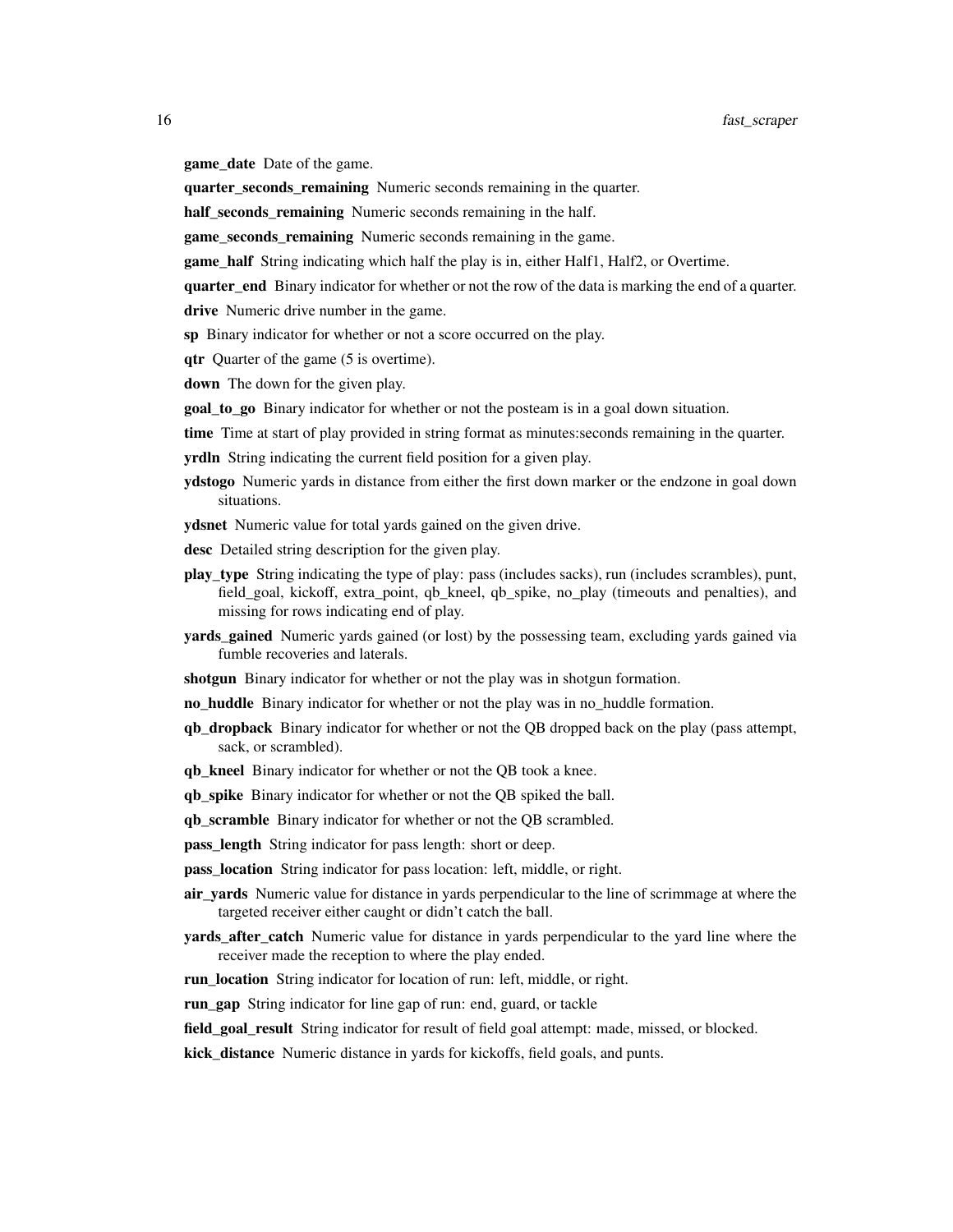- extra\_point\_result String indicator for the result of the extra point attempt: good, failed, blocked, safety (touchback in defensive endzone is 1 point apparently), or aborted.
- two\_point\_conv\_result String indicator for result of two point conversion attempt: success, failure, safety (touchback in defensive endzone is 1 point apparently), or return.
- home timeouts remaining Numeric timeouts remaining in the half for the home team.
- away\_timeouts\_remaining Numeric timeouts remaining in the half for the away team.
- timeout Binary indicator for whether or not a timeout was called by either team.
- timeout\_team String abbreviation for which team called the timeout.
- td\_team String abbreviation for which team scored the touchdown.
- td\_player\_name String name of the player who scored a touchdown.
- td\_player\_id Unique identifier of the player who scored a touchdown.
- posteam\_timeouts\_remaining Number of timeouts remaining for the possession team.
- defteam\_timeouts\_remaining Number of timeouts remaining for the team on defense.
- total home score Score for the home team at the start of the play.
- total\_away\_score Score for the away team at the start of the play.
- **posteam** score Score the posteam at the start of the play.
- defteam score Score the defteam at the start of the play.
- score\_differential Score differential between the posteam and defteam at the start of the play.
- posteam\_score\_post Score for the posteam at the end of the play.
- defteam score post Score for the defteam at the end of the play.
- score differential post Score differential between the posteam and defteam at the end of the play.
- no score prob Predicted probability of no score occurring for the rest of the half based on the expected points model.
- opp\_fg\_prob Predicted probability of the defteam scoring a FG next.
- opp\_safety\_prob Predicted probability of the defteam scoring a safety next.
- opp td prob Predicted probability of the defteam scoring a TD next.
- **fg\_prob** Predicted probability of the posteam scoring a FG next.
- safety\_prob Predicted probability of the posteam scoring a safety next.
- td prob Predicted probability of the posteam scoring a TD next.
- extra point prob Predicted probability of the posteam scoring an extra point.
- two\_point\_conversion\_prob Predicted probability of the posteam scoring the two point conversion.
- ep Using the scoring event probabilities, the estimated expected points with respect to the possession team for the given play.
- epa Expected points added (EPA) by the posteam for the given play.
- total home epa Cumulative total EPA for the home team in the game so far.
- total away epa Cumulative total EPA for the away team in the game so far.
- total\_home\_rush\_epa Cumulative total rushing EPA for the home team in the game so far.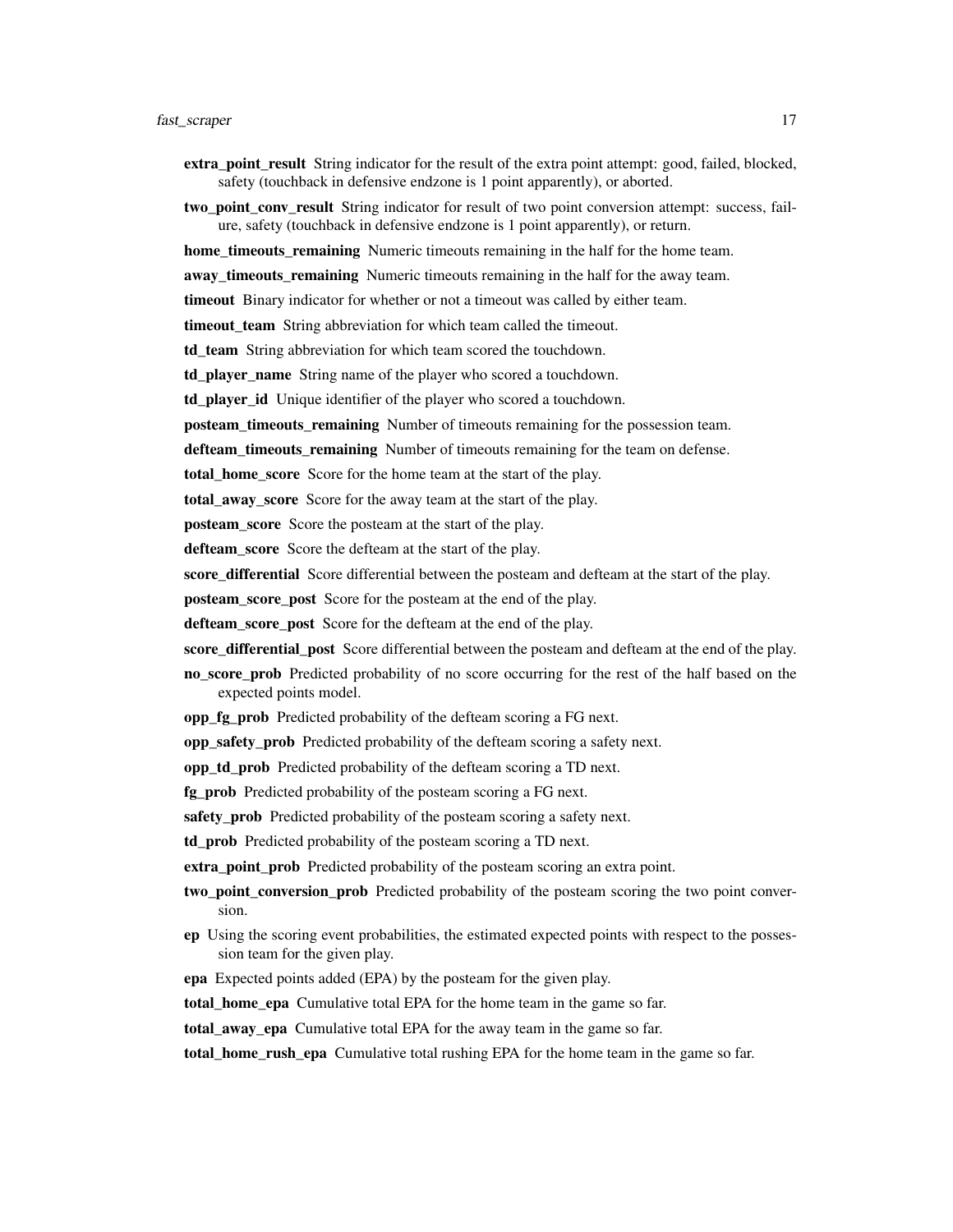total\_away\_rush\_epa Cumulative total rushing EPA for the away team in the game so far.

total\_home\_pass\_epa Cumulative total passing EPA for the home team in the game so far.

total\_away\_pass\_epa Cumulative total passing EPA for the away team in the game so far.

- air epa EPA from the air yards alone. For completions this represents the actual value provided through the air. For incompletions this represents the hypothetical value that could've been added through the air if the pass was completed.
- yac\_epa EPA from the yards after catch alone. For completions this represents the actual value provided after the catch. For incompletions this represents the difference between the hypothetical air\_epa and the play's raw observed EPA (how much the incomplete pass cost the posteam).
- comp\_air\_epa EPA from the air yards alone only for completions.
- comp\_yac\_epa EPA from the yards after catch alone only for completions.
- total\_home\_comp\_air\_epa Cumulative total completions air EPA for the home team in the game so far.
- total\_away\_comp\_air\_epa Cumulative total completions air EPA for the away team in the game so far.
- total\_home\_comp\_yac\_epa Cumulative total completions yac EPA for the home team in the game so far.
- total\_away\_comp\_yac\_epa Cumulative total completions yac EPA for the away team in the game so far.
- total\_home\_raw\_air\_epa Cumulative total raw air EPA for the home team in the game so far.
- total\_away\_raw\_air\_epa Cumulative total raw air EPA for the away team in the game so far.
- total\_home\_raw\_yac\_epa Cumulative total raw yac EPA for the home team in the game so far.
- total\_away\_raw\_yac\_epa Cumulative total raw yac EPA for the away team in the game so far.
- wp Estimated win probabiity for the posteam given the current situation at the start of the given play.

def\_wp Estimated win probability for the defteam.

home\_wp Estimated win probability for the home team.

away wp Estimated win probability for the away team.

wpa Win probability added (WPA) for the posteam.

vegas\_wpa Win probability added (WPA) for the posteam: spread\_adjusted model.

vegas\_home\_wpa Win probability added (WPA) for the home team: spread\_adjusted model.

home\_wp\_post Estimated win probability for the home team at the end of the play.

away wp post Estimated win probability for the away team at the end of the play.

- **vegas** wp Estimated win probabiity for the posteam given the current situation at the start of the given play, incorporating pre-game Vegas line.
- vegas\_home\_wp Estimated win probability for the home team incorporating pre-game Vegas line.
- **total\_home\_rush\_wpa** Cumulative total rushing WPA for the home team in the game so far.
- total\_away\_rush\_wpa Cumulative total rushing WPA for the away team in the game so far.

total\_home\_pass\_wpa Cumulative total passing WPA for the home team in the game so far.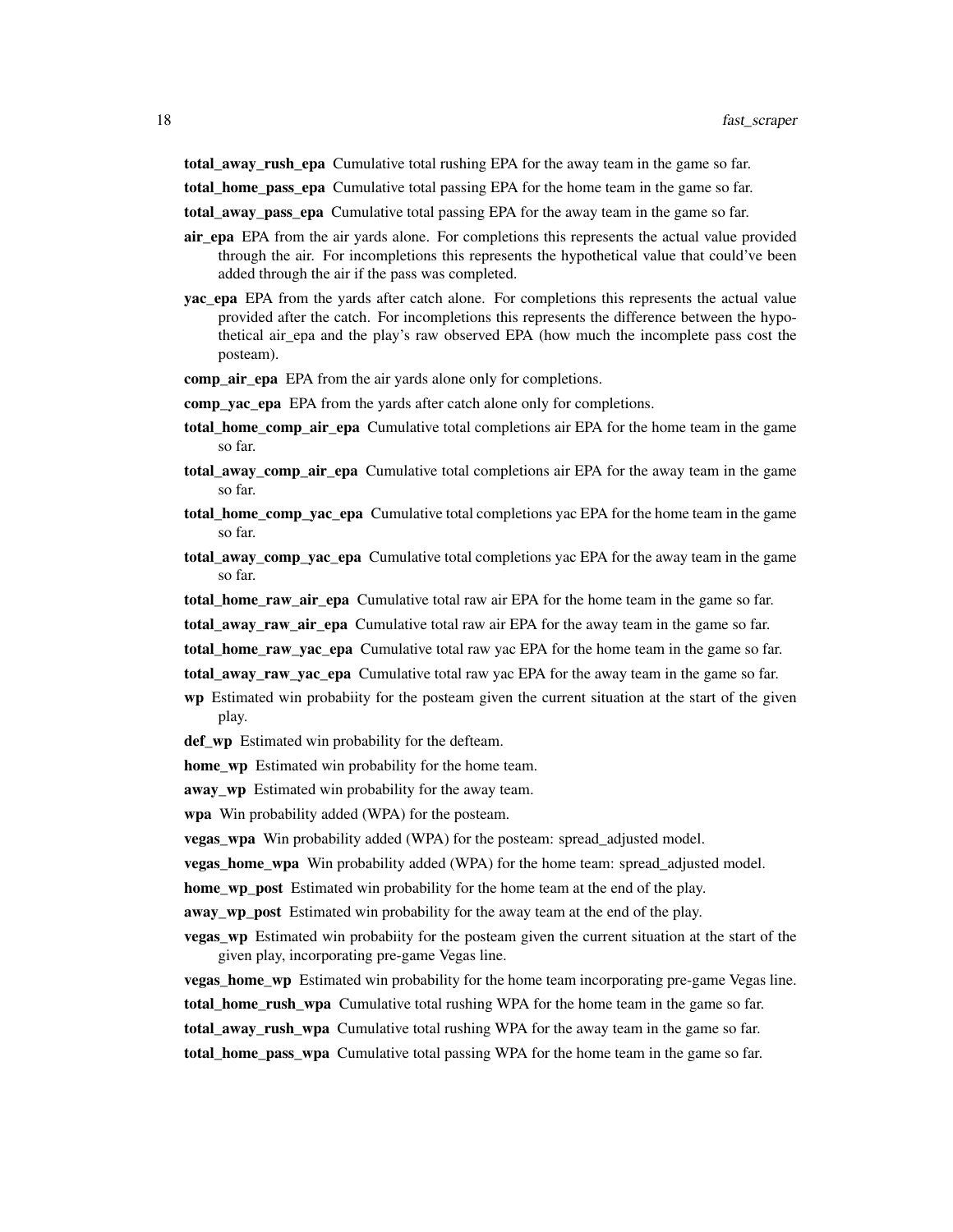total\_away\_pass\_wpa Cumulative total passing WPA for the away team in the game so far.

air\_wpa WPA through the air (same logic as air\_epa).

yac wpa WPA from yards after the catch (same logic as yac epa).

comp\_air\_wpa The air\_wpa for completions only.

- comp\_yac\_wpa The yac\_wpa for completions only.
- total home comp air wpa Cumulative total completions air WPA for the home team in the game so far.
- total\_away\_comp\_air\_wpa Cumulative total completions air WPA for the away team in the game so far.
- total\_home\_comp\_yac\_wpa Cumulative total completions yac WPA for the home team in the game so far.
- total away comp yac wpa Cumulative total completions yac WPA for the away team in the game so far.
- total\_home\_raw\_air\_wpa Cumulative total raw air WPA for the home team in the game so far.
- total\_away\_raw\_air\_wpa Cumulative total raw air WPA for the away team in the game so far.
- total\_home\_raw\_yac\_wpa Cumulative total raw yac WPA for the home team in the game so far.

total\_away\_raw\_yac\_wpa Cumulative total raw yac WPA for the away team in the game so far.

punt\_blocked Binary indicator for if the punt was blocked.

**first down rush** Binary indicator for if a running play converted the first down.

first down pass Binary indicator for if a passing play converted the first down.

first\_down\_penalty Binary indicator for if a penalty converted the first down.

third down converted Binary indicator for if the first down was converted on third down.

third\_down\_failed Binary indicator for if the posteam failed to convert first down on third down.

- fourth\_down\_converted Binary indicator for if the first down was converted on fourth down.
- fourth\_down\_failed Binary indicator for if the posteam failed to convert first down on fourth down.
- incomplete\_pass Binary indicator for if the pass was incomplete.

touchback Binary indicator for if a touchback occurred on the play.

interception Binary indicator for if the pass was intercepted.

punt\_inside\_twenty Binary indicator for if the punt ended inside the twenty yard line.

**punt\_in\_endzone** Binary indicator for if the punt was in the endzone.

punt out of bounds Binary indicator for if the punt went out of bounds.

punt\_downed Binary indicator for if the punt was downed.

**punt\_fair\_catch** Binary indicator for if the punt was caught with a fair catch.

kickoff\_inside\_twenty Binary indicator for if the kickoff ended inside the twenty yard line.

kickoff in endzone Binary indicator for if the kickoff was in the endzone.

kickoff out of bounds Binary indicator for if the kickoff went out of bounds.

kickoff\_downed Binary indicator for if the kickoff was downed.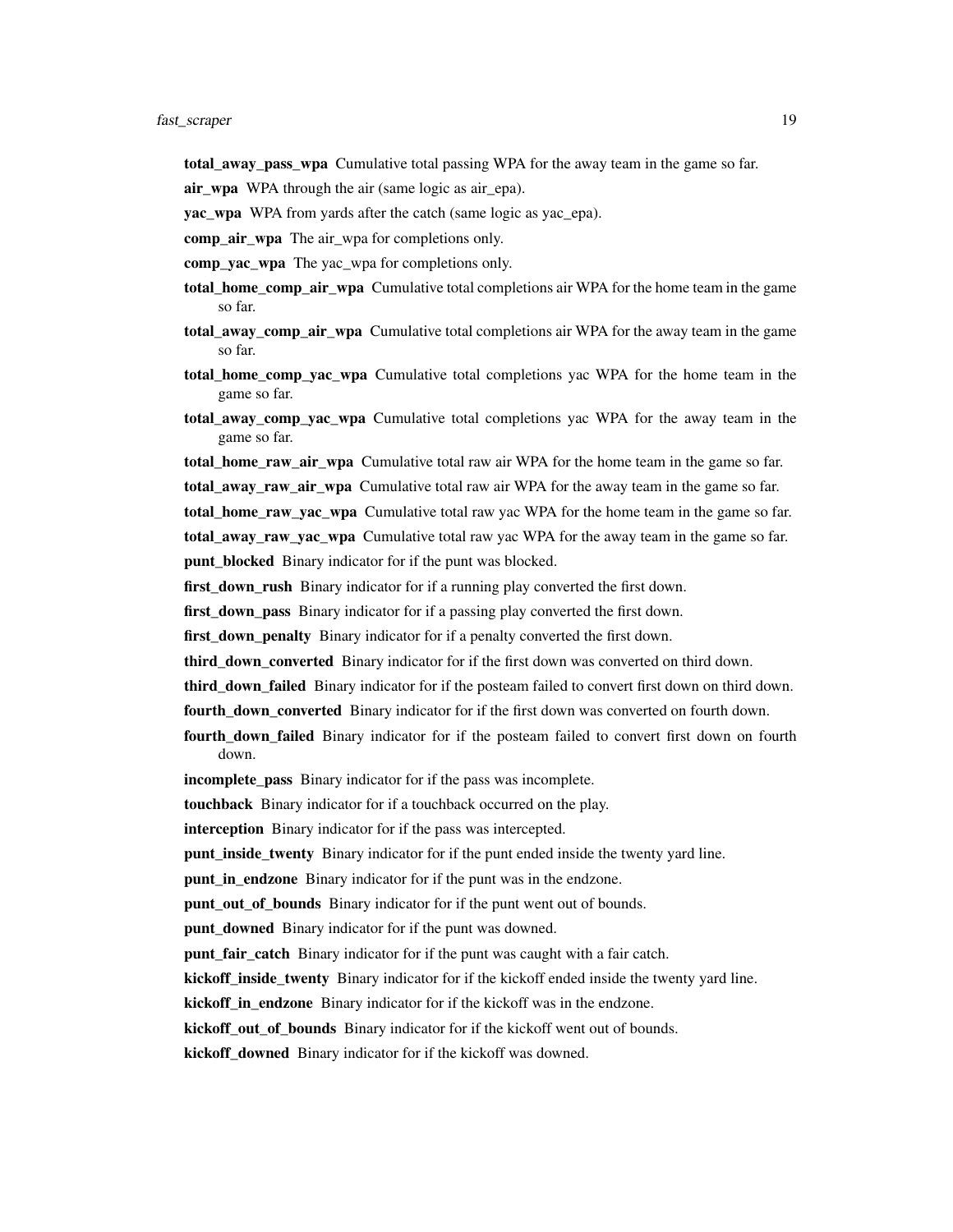kickoff\_fair\_catch Binary indicator for if the kickoff was caught with a fair catch.

fumble\_forced Binary indicator for if the fumble was forced.

fumble\_not\_forced Binary indicator for if the fumble was not forced.

fumble out of bounds Binary indicator for if the fumble went out of bounds.

solo tackle Binary indicator if the play had a solo tackle (could be multiple due to fumbles).

safety Binary indicator for whether or not a safety occurred.

penalty Binary indicator for whether or not a penalty occurred.

tackled\_for\_loss Binary indicator for whether or not a tackle for loss on a run play occurred.

fumble\_lost Binary indicator for if the fumble was lost.

own\_kickoff\_recovery Binary indicator for if the kicking team recovered the kickoff.

**own\_kickoff\_recovery\_td** Binary indicator for if the kicking team recovered the kickoff and scored a TD.

qb\_hit Binary indicator if the QB was hit on the play.

rush\_attempt Binary indicator for if the play was a run.

**pass attempt** Binary indicator for if the play was a pass attempt (includes sacks).

sack Binary indicator for if the play ended in a sack.

touchdown Binary indicator for if the play resulted in a TD.

pass\_touchdown Binary indicator for if the play resulted in a passing TD.

rush\_touchdown Binary indicator for if the play resulted in a rushing TD.

return touchdown Binary indicator for if the play resulted in a return TD.

extra point attempt Binary indicator for extra point attempt.

two point attempt Binary indicator for two point conversion attempt.

field\_goal\_attempt Binary indicator for field goal attempt.

kickoff\_attempt Binary indicator for kickoff.

punt\_attempt Binary indicator for punts.

fumble Binary indicator for if a fumble occurred.

complete\_pass Binary indicator for if the pass was completed.

assist tackle Binary indicator for if an assist tackle occurred.

lateral\_reception Binary indicator for if a lateral occurred on the reception.

lateral\_rush Binary indicator for if a lateral occurred on a run.

lateral\_return Binary indicator for if a lateral occurred on a return.

lateral\_recovery Binary indicator for if a lateral occurred on a fumble recovery.

passer\_player\_id Unique identifier for the player that attempted the pass.

**passer\_player\_name** String name for the player that attempted the pass.

**passing vards** Numeric yards by the passer player name, including yards gained in pass plays with laterals. This should equal official passing statistics.

receiver player id Unique identifier for the receiver that was targeted on the pass.

receiver\_player\_name String name for the targeted receiver.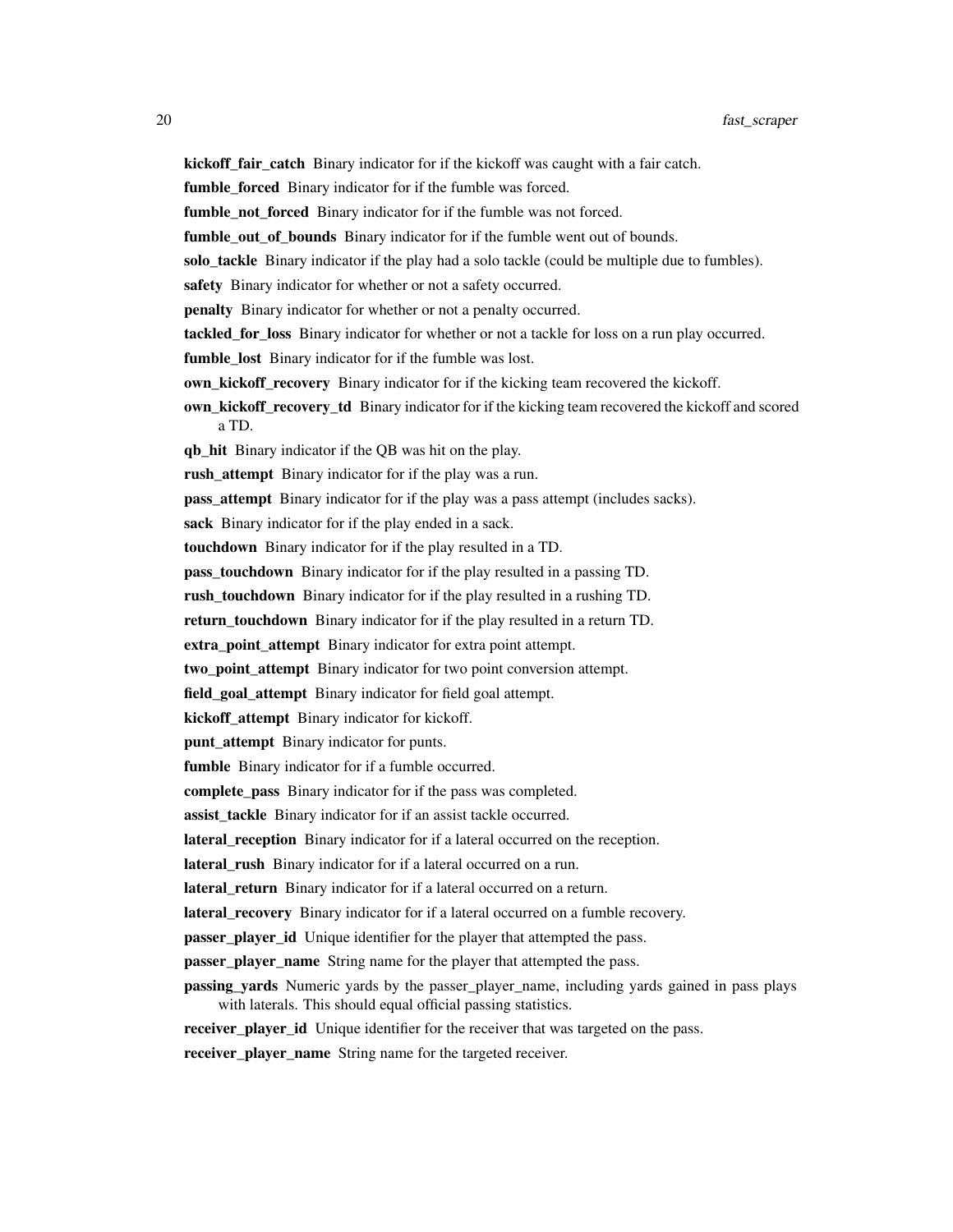- receiving\_yards Numeric yards by the receiver\_player\_name, excluding yards gained in pass plays with laterals. This should equal official receiving statistics but could miss yards gained in pass plays with laterals. Please see the description of lateral\_receiver\_player\_name for further information.
- **rusher\_player\_id** Unique identifier for the player that attempted the run.
- **rusher\_player\_name** String name for the player that attempted the run.
- rushing\_vards Numeric yards by the rusher\_player\_name, excluding yards gained in rush plays with laterals. This should equal official rushing statistics but could miss yards gained in rush plays with laterals. Please see the description of lateral\_rusher\_player\_name for further information.
- lateral\_receiver\_player\_id Unique identifier for the player that received the last(!) lateral on a pass play.
- lateral receiver player name String name for the player that received the last(!) lateral on a pass play. If there were multiple laterals in the same play, this will only be the last player who received a lateral. Please see [https://github.com/mrcaseb/nfl-data/tree/master/data/](https://github.com/mrcaseb/nfl-data/tree/master/data/lateral_yards) [lateral\\_yards](https://github.com/mrcaseb/nfl-data/tree/master/data/lateral_yards) for a list of plays where multiple players recorded lateral receiving yards.
- lateral receiving yards Numeric yards by the lateral\_receiver\_player\_name in pass plays with laterals. Please see the description of lateral\_receiver\_player\_name for further information.
- lateral\_rusher\_player\_id Unique identifier for the player that received the last(!) lateral on a run play.
- lateral\_rusher\_player\_name String name for the player that received the last(!) lateral on a run play. If there were multiple laterals in the same play, this will only be the last player who received a lateral. Please see [https://github.com/mrcaseb/nfl-data/tree/master/data/](https://github.com/mrcaseb/nfl-data/tree/master/data/lateral_yards) [lateral\\_yards](https://github.com/mrcaseb/nfl-data/tree/master/data/lateral_yards) for a list of plays where multiple players recorded lateral rushing yards.
- lateral\_rushing\_yards Numeric yards by the lateral\_rusher\_player\_name in run plays with laterals. Please see the description of lateral\_rusher\_player\_name for further information.
- lateral sack player id Unique identifier for the player that received the lateral on a sack.
- lateral sack player name String name for the player that received the lateral on a sack.
- interception\_player\_id Unique identifier for the player that intercepted the pass.
- interception\_player\_name String name for the player that intercepted the pass.
- **lateral\_interception\_player\_id** Unique indentifier for the player that received the lateral on an interception.
- **lateral\_interception\_player\_name** String name for the player that received the lateral on an interception.
- punt\_returner\_player\_id Unique identifier for the punt returner.
- punt\_returner\_player\_name String name for the punt returner.
- lateral\_punt\_returner\_player\_id Unique identifier for the player that received the lateral on a punt return.
- **lateral\_punt\_returner\_player\_name** String name for the player that received the lateral on a punt return.
- kickoff\_returner\_player\_name String name for the kickoff returner.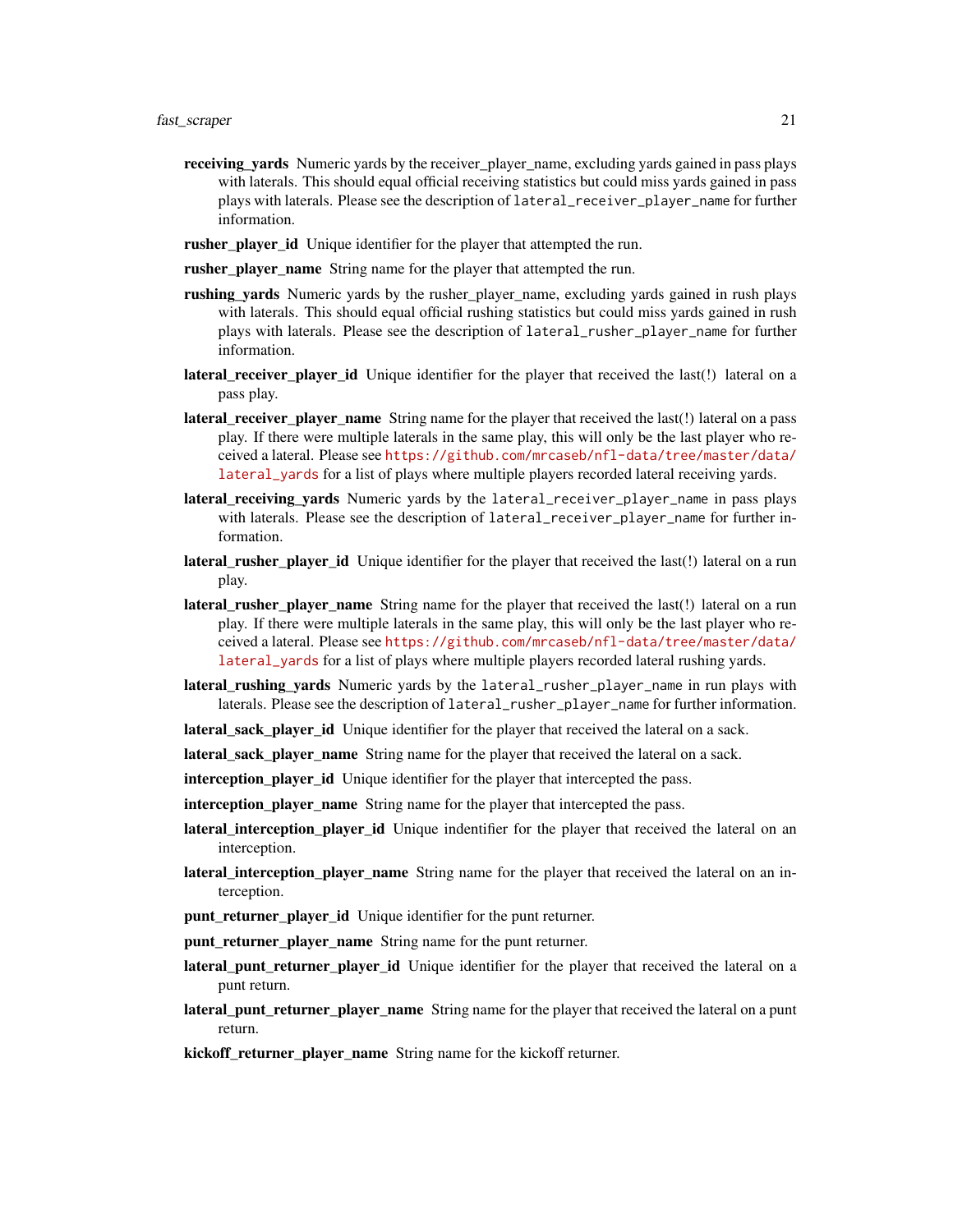- kickoff\_returner\_player\_id Unique identifier for the kickoff returner.
- lateral\_kickoff\_returner\_player\_id Unique identifier for the player that received the lateral on a kickoff return.
- lateral\_kickoff\_returner\_player\_name String name for the player that received the lateral on a kickoff return.
- punter\_player\_id Unique identifier for the punter.
- punter\_player\_name String name for the punter.
- kicker\_player\_name String name for the kicker on FG or kickoff.
- kicker player id Unique identifier for the kicker on FG or kickoff.
- own kickoff recovery player id Unique identifier for the player that recovered their own kickoff.
- own kickoff recovery player name String name for the player that recovered their own kickoff.
- blocked player id Unique identifier for the player that blocked the punt or FG.
- blocked player name String name for the player that blocked the punt or FG.
- tackle\_for\_loss\_1\_player\_id Unique identifier for one of the potential players with the tackle for loss.
- tackle\_for\_loss\_1\_player\_name String name for one of the potential players with the tackle for loss.
- tackle for loss 2 player id Unique identifier for one of the potential players with the tackle for loss.
- **tackle\_for\_loss\_2\_player\_name** String name for one of the potential players with the tackle for loss.
- qb\_hit\_1\_player\_id Unique identifier for one of the potential players that hit the QB. No sack as the QB was not the ball carrier. For sacks please see sack\_player or half\_sack\_\*\_player.
- qb\_hit\_1\_player\_name String name for one of the potential players that hit the QB. No sack as the QB was not the ball carrier. For sacks please see sack\_player or half\_sack\_\*\_player.
- **qb\_hit\_2\_player\_id** Unique identifier for one of the potential players that hit the OB. No sack as the QB was not the ball carrier. For sacks please see sack\_player or half\_sack\_\*\_player.
- **qb\_hit\_2\_player\_name** String name for one of the potential players that hit the OB. No sack as the QB was not the ball carrier. For sacks please see sack\_player or half sack  $*$  player.
- forced fumble player 1 team Team of one of the players with a forced fumble.
- **forced fumble player 1 player id** Unique identifier of one of the players with a forced fumble.
- forced\_fumble\_player\_1\_player\_name String name of one of the players with a forced fumble.
- forced\_fumble\_player\_2\_team Team of one of the players with a forced fumble.
- forced\_fumble\_player\_2\_player\_id Unique identifier of one of the players with a forced fumble.
- forced\_fumble\_player\_2\_player\_name String name of one of the players with a forced fumble.
- solo\_tackle\_1\_team Team of one of the players with a solo tackle.
- solo tackle 2 team Team of one of the players with a solo tackle.
- solo tackle 1 player id Unique identifier of one of the players with a solo tackle.
- solo\_tackle\_2\_player\_id Unique identifier of one of the players with a solo tackle.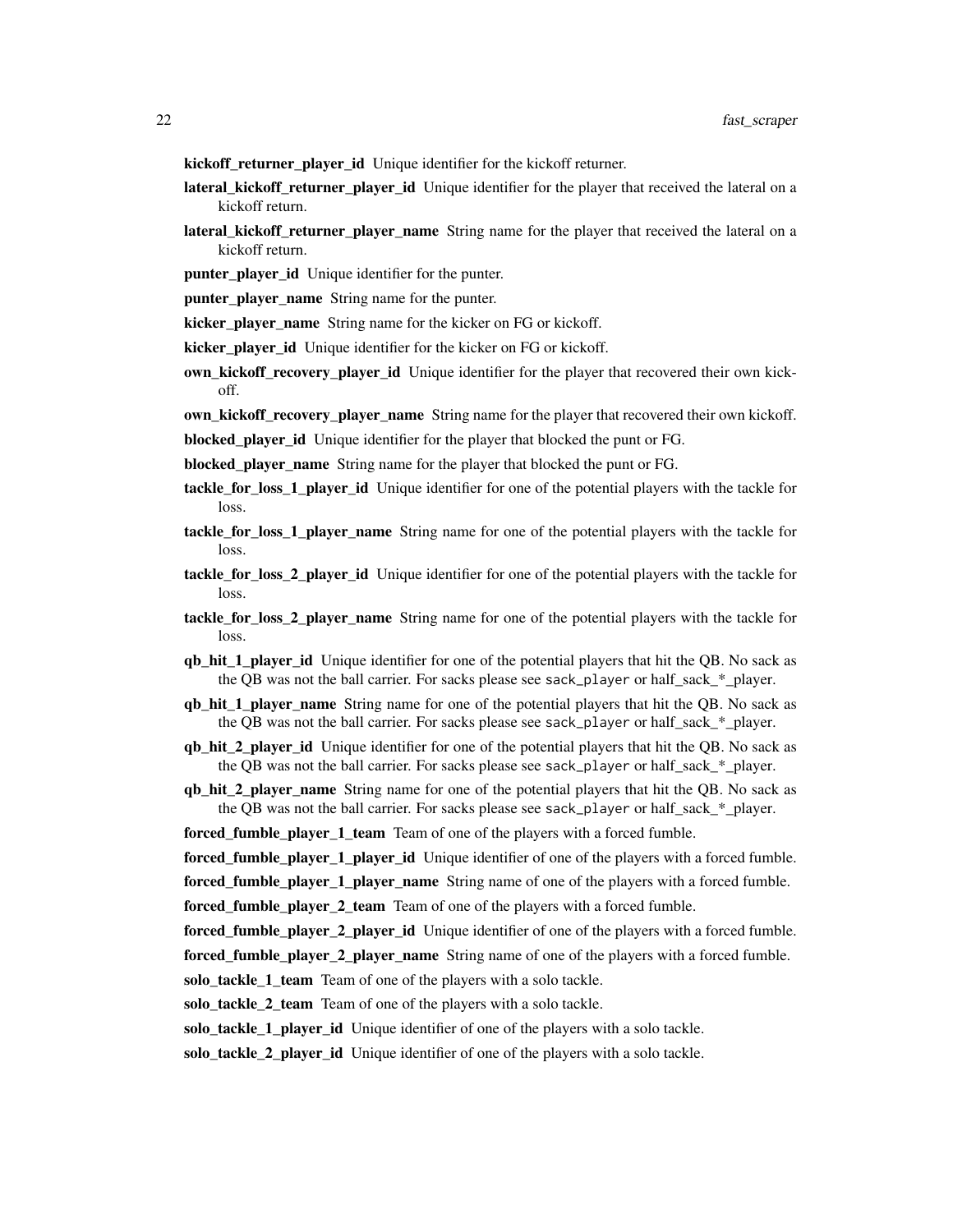solo\_tackle\_1\_player\_name String name of one of the players with a solo tackle. solo\_tackle\_2\_player\_name String name of one of the players with a solo tackle. assist tackle 1 player id Unique identifier of one of the players with a tackle assist. assist\_tackle\_1\_player\_name String name of one of the players with a tackle assist. assist\_tackle\_1\_team Team of one of the players with a tackle assist. assist tackle 2 player id Unique identifier of one of the players with a tackle assist. assist\_tackle\_2\_player\_name String name of one of the players with a tackle assist. assist tackle 2 team Team of one of the players with a tackle assist. assist tackle 3 player id Unique identifier of one of the players with a tackle assist. assist\_tackle\_3\_player\_name String name of one of the players with a tackle assist. assist\_tackle\_3\_team Team of one of the players with a tackle assist. assist\_tackle\_4\_player\_id Unique identifier of one of the players with a tackle assist. assist\_tackle\_4\_player\_name String name of one of the players with a tackle assist. assist tackle 4 team Team of one of the players with a tackle assist. tackle with assist Binary indicator for if there has been a tackle with assist. tackle with assist 1 player id Unique identifier of one of the players with a tackle with assist. tackle with assist 1 player name String name of one of the players with a tackle with assist. tackle\_with\_assist\_1\_team Team of one of the players with a tackle with assist. tackle\_with\_assist\_2\_player\_id Unique identifier of one of the players with a tackle with assist. tackle\_with\_assist\_2\_player\_name String name of one of the players with a tackle with assist. tackle\_with\_assist\_2\_team Team of one of the players with a tackle with assist. pass\_defense\_1\_player\_id Unique identifier of one of the players with a pass defense. pass\_defense\_1\_player\_name String name of one of the players with a pass defense. pass\_defense\_2\_player\_id Unique identifier of one of the players with a pass defense. **pass defense 2 player name** String name of one of the players with a pass defense. fumbled 1 team Team of one of the first player with a fumble. **fumbled** 1 **player id** Unique identifier of the first player who fumbled on the play. fumbled\_1\_player\_name String name of one of the first player who fumbled on the play. fumbled\_2\_player\_id Unique identifier of the second player who fumbled on the play. fumbled\_2\_player\_name String name of one of the second player who fumbled on the play. fumbled\_2\_team Team of one of the second player with a fumble. fumble\_recovery\_1\_team Team of one of the players with a fumble recovery. fumble\_recovery\_1\_yards Yards gained by one of the players with a fumble recovery. **fumble\_recovery\_1\_player\_id** Unique identifier of one of the players with a fumble recovery. fumble\_recovery\_1\_player\_name String name of one of the players with a fumble recovery. fumble recovery 2 team Team of one of the players with a fumble recovery. fumble\_recovery\_2\_yards Yards gained by one of the players with a fumble recovery.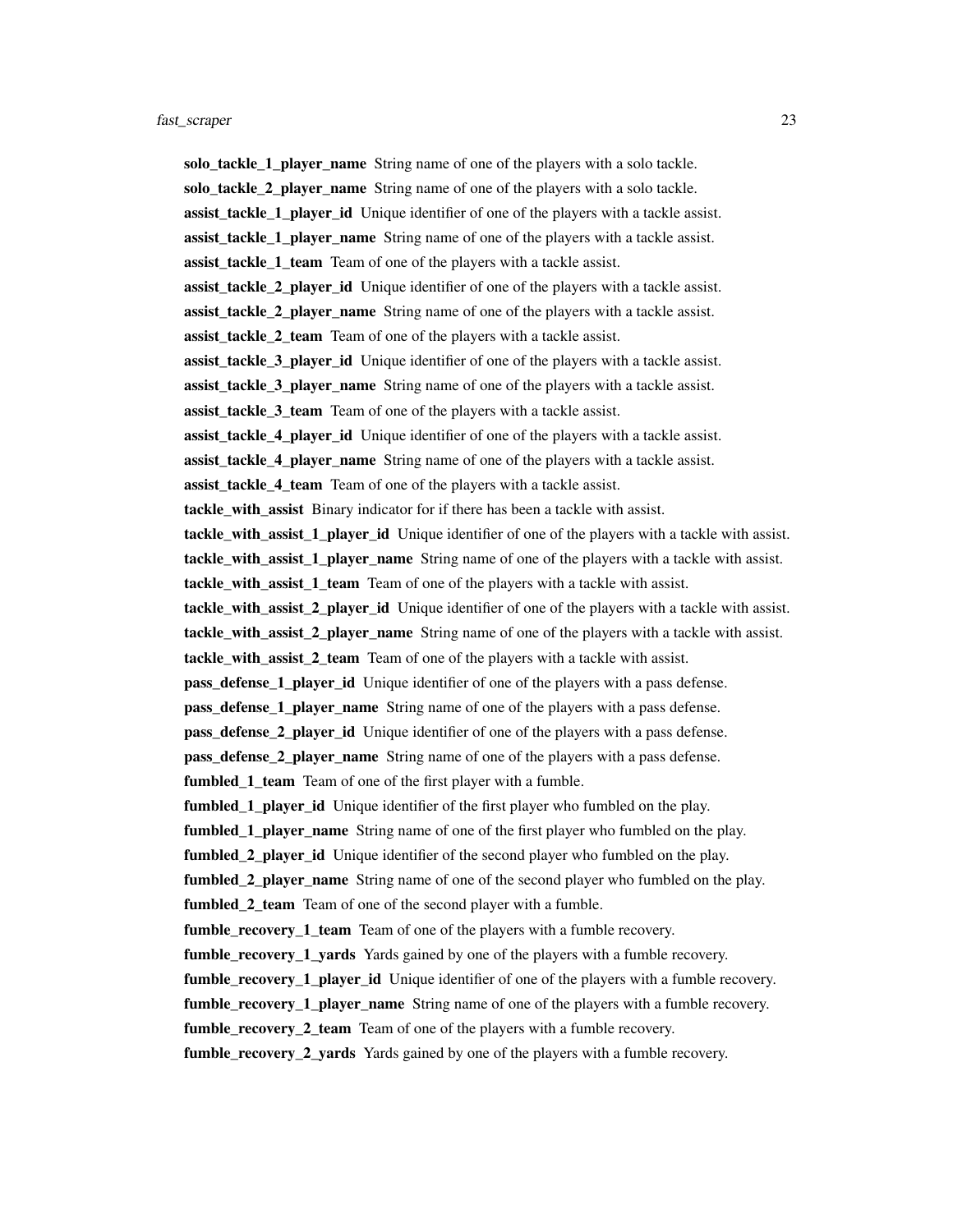fumble\_recovery\_2\_player\_id Unique identifier of one of the players with a fumble recovery.

fumble\_recovery\_2\_player\_name String name of one of the players with a fumble recovery.

sack\_player\_id Unique identifier of the player who recorded a solo sack.

sack\_player\_name String name of the player who recorded a solo sack.

half sack 1 player id Unique identifier of the first player who recorded half a sack.

half sack 1 player name String name of the first player who recorded half a sack.

half sack 2 player id Unique identifier of the second player who recorded half a sack.

half\_sack\_2\_player\_name String name of the second player who recorded half a sack.

return\_team String abbreviation of the return team.

return\_yards Yards gained by the return team.

penalty\_team String abbreviation of the team with the penalty.

**penalty** player id Unique identifier for the player with the penalty.

**penalty** player name String name for the player with the penalty.

**penalty** yards Yards gained (or lost) by the posteam from the penalty.

replay\_or\_challenge Binary indicator for whether or not a replay or challenge.

replay\_or\_challenge\_result String indicating the result of the replay or challenge.

- penalty\_type String indicating the penalty type of the first penalty in the given play. Will be NA if desc is missing the type.
- defensive\_two\_point\_attempt Binary indicator whether or not the defense was able to have an attempt on a two point conversion, this results following a turnover.
- defensive\_two\_point\_conv Binary indicator whether or not the defense successfully scored on the two point conversion.
- defensive\_extra\_point\_attempt Binary indicator whether or not the defense was able to have an attempt on an extra point attempt, this results following a blocked attempt that the defense recovers the ball.
- defensive\_extra\_point\_conv Binary indicator whether or not the defense successfully scored on an extra point attempt.
- safety\_player\_name String name for the player who scored a safety.
- safety\_player\_id Unique identifier for the player who scored a safety.
- season 4 digit number indicating to which season the game belongs to.
- cp Numeric value indicating the probability for a complete pass based on comparable game situations.
- cpoe For a single pass play this is  $1$  cp when the pass was completed or  $0$  cp when the pass was incomplete. Analyzed for a whole game or season an indicator for the passer how much over or under expectation his completion percentage was.
- series Starts at 1, each new first down increments, numbers shared across both teams NA: kickoffs, extra point/two point conversion attempts, non-plays, no posteam
- series\_success 1: scored touchdown, gained enough yards for first down.
- series result Possible values: First down, Touchdown, Opp touchdown, Field goal, Missed field goal, Safety, Turnover, Punt, Turnover on downs, QB kneel, End of half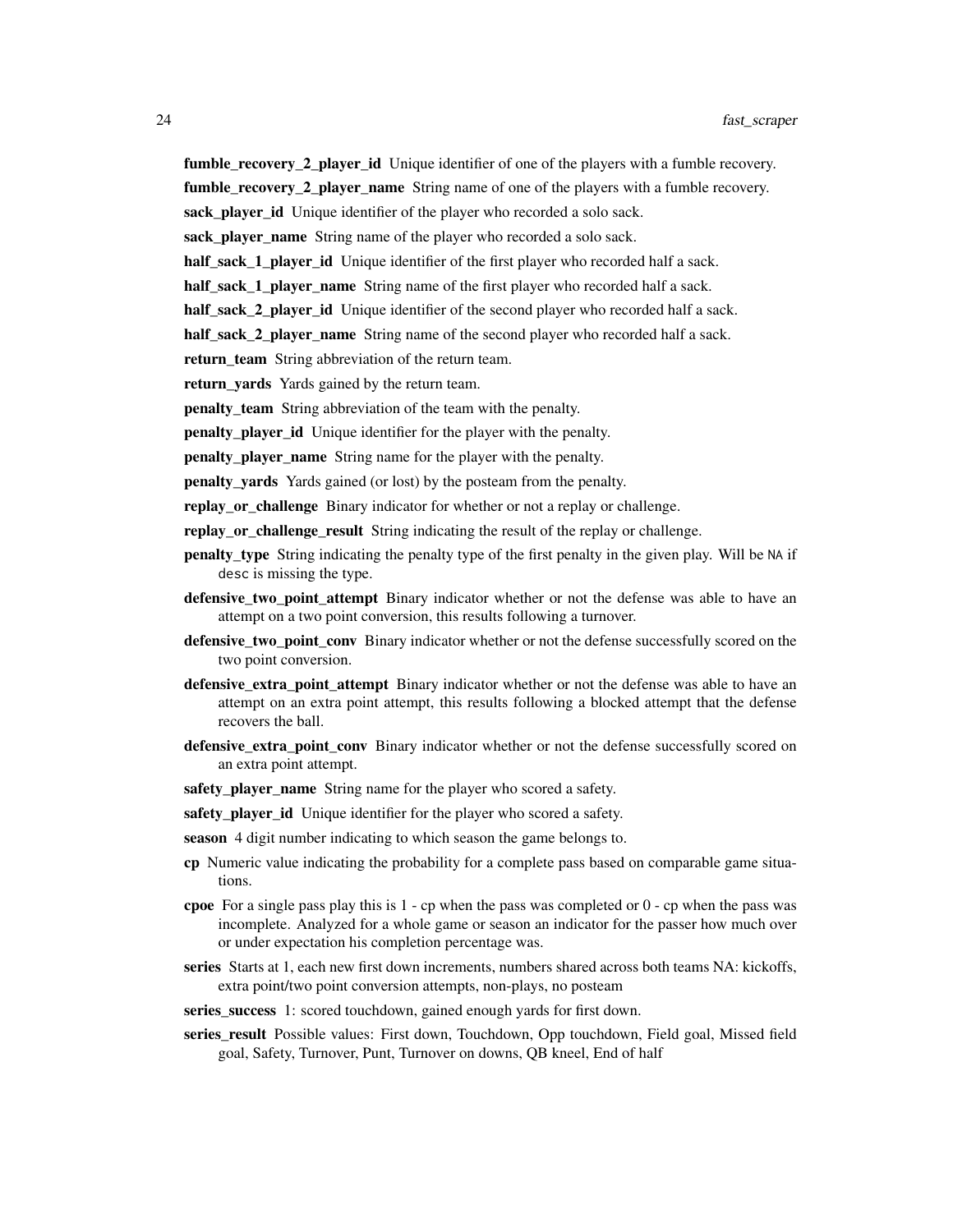- start\_time Kickoff time in eastern time zone.
- order\_sequence Column provided by NFL to fix out-of-order plays. Available 2011 and beyond with source "nfl".
- time\_of\_day Time of day of play in UTC "HH:MM:SS" format. Available 2011 and beyond with source "nfl".
- stadium Game site name.
- weather String describing the weather including temperature, humidity and wind (direction and speed). Doesn't change during the game!
- nfl\_api\_id UUID of the game in the new NFL API.
- play\_clock Time on the playclock when the ball was snapped.
- play\_deleted Binary indicator for deleted plays.
- play type nfl Play type as listed in the NFL source. Slightly different to the regular play type variable.
- special\_teams\_play Binary indicator for whether play is special teams play from NFL source. Available 2011 and beyond with source "nfl".
- st\_play\_type Type of special teams play from NFL source. Available 2011 and beyond with source "nfl".
- end\_clock\_time Game time at the end of a given play.
- end\_yard\_line String indicating the yardline at the end of the given play consisting of team half and yard line number.
- drive\_real\_start\_time\_Local day time when the drive started (currently not used by the NFL and therefore mostly 'NA').
- drive\_play\_count Numeric value of how many regular plays happened in a given drive.
- drive\_time\_of\_possession Time of possession in a given drive.
- drive\_first\_downs Number of forst downs in a given drive.
- drive\_inside20 Binary indicator if the offense was able to get inside the opponents 20 yard line.
- drive\_ended\_with\_score Binary indicator the drive ended with a score.
- drive\_quarter\_start Numeric value indicating in which quarter the given drive has started.
- drive\_quarter\_end Numeric value indicating in which quarter the given drive has ended.
- drive vards penalized Numeric value of how many vards the offense gained or lost through penalties in the given drive.
- drive\_start\_transition String indicating how the offense got the ball.
- drive\_end\_transition String indicating how the offense lost the ball.
- drive game clock start Game time at the beginning of a given drive.
- drive\_game\_clock\_end Game time at the end of a given drive.
- drive\_start\_yard\_line String indicating where a given drive started consisting of team half and yard line number.
- drive\_end\_yard\_line String indicating where a given drive ended consisting of team half and yard line number.
- drive\_play\_id\_started Play\_id of the first play in the given drive.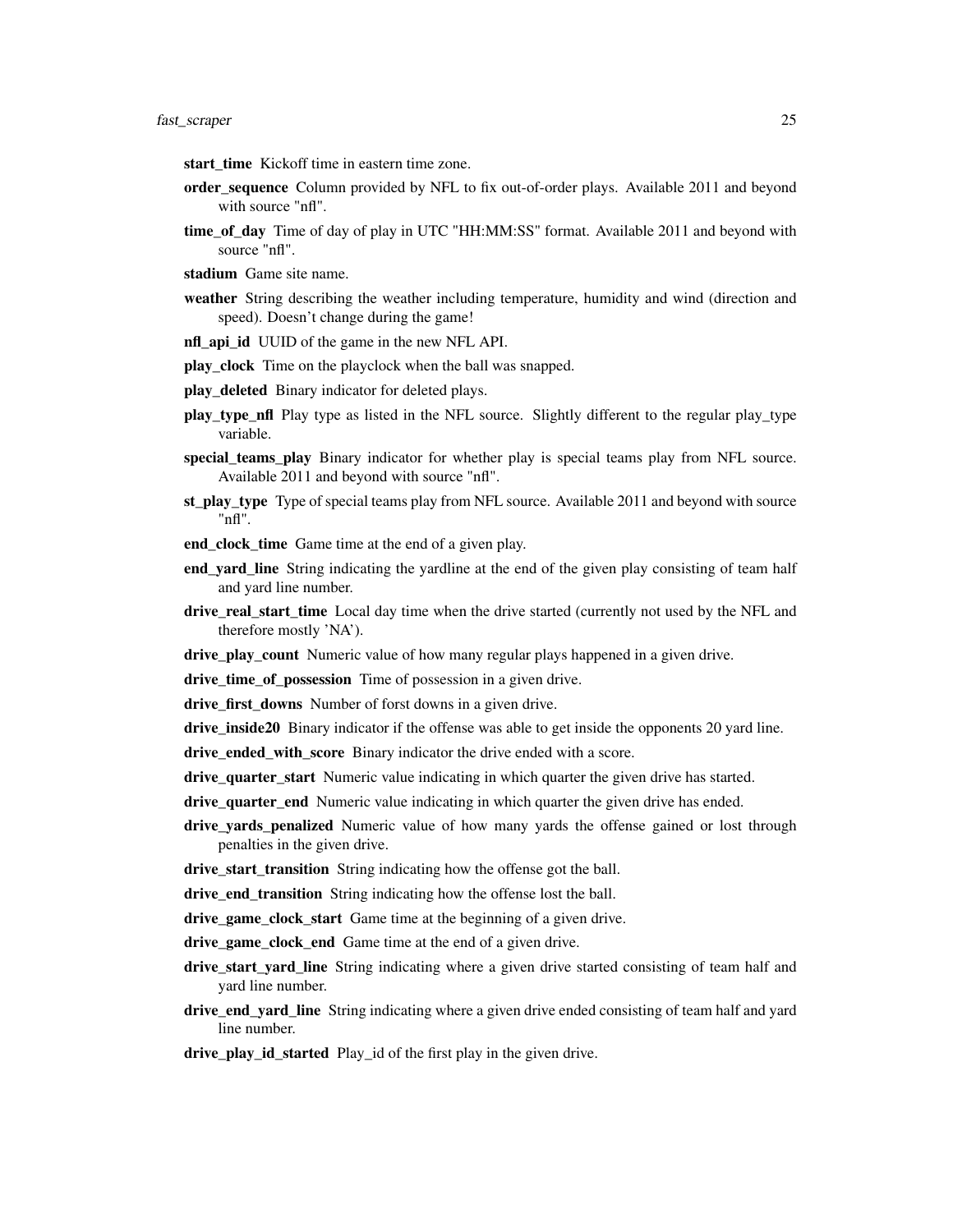<span id="page-25-0"></span>drive\_play\_id\_ended Play\_id of the last play in the given drive.

fixed\_drive Manually created drive number in a game.

fixed\_drive\_result Manually created drive result.

away score Total points scored by the away team.

home\_score Total points scored by the home team.

location Either 'Home' o 'Neutral' indicating if the home team played at home or at a neutral site.

result Equals home score - away score and means the game outcome from the perspective of the home team.

total Equals home\_score + away\_score and means the total points scored in the given game.

- spread\_line The closing spread line for the game. A positive number means the home team was favored by that many points, a negative number means the away team was favored by that many points. (Source: Pro-Football-Reference)
- total\_line The closing total line for the game. (Source: Pro-Football-Reference)
- div\_game Binary indicator for if the given game was a division game.
- roof One of 'dome', 'outdoors', 'closed', 'open' indicating indicating the roof status of the stadium the game was played in. (Source: Pro-Football-Reference)
- surface What type of ground the game was played on. (Source: Pro-Football-Reference)
- temp The temperature at the stadium only for 'roof' = 'outdoors' or 'open'.(Source: Pro-Football-Reference)
- wind The speed of the wind in miles/hour only for 'roof' = 'outdoors' or 'open'. (Source: Pro-Football-Reference)
- home coach First and last name of the home team coach. (Source: Pro-Football-Reference)

away\_coach First and last name of the away team coach. (Source: Pro-Football-Reference)

stadium\_id ID of the stadium the game was played in. (Source: Pro-Football-Reference)

game\_stadium Name of the stadium the game was played in. (Source: Pro-Football-Reference)

#### See Also

For information on parallel processing and progress updates please see [nflfastR.](#page-1-1)

#### Examples

```
# Get pbp data for two games
fast_scraper(c("2019_01_GB_CHI", "2013_21_SEA_DEN"))
# It is also possible to directly use the
# output of `fast_scraper_schedules` as input
library(dplyr, warn.conflicts = FALSE)
fast_scraper_schedules(2020) %>%
 tail(3) %>%
 fast_scraper()
```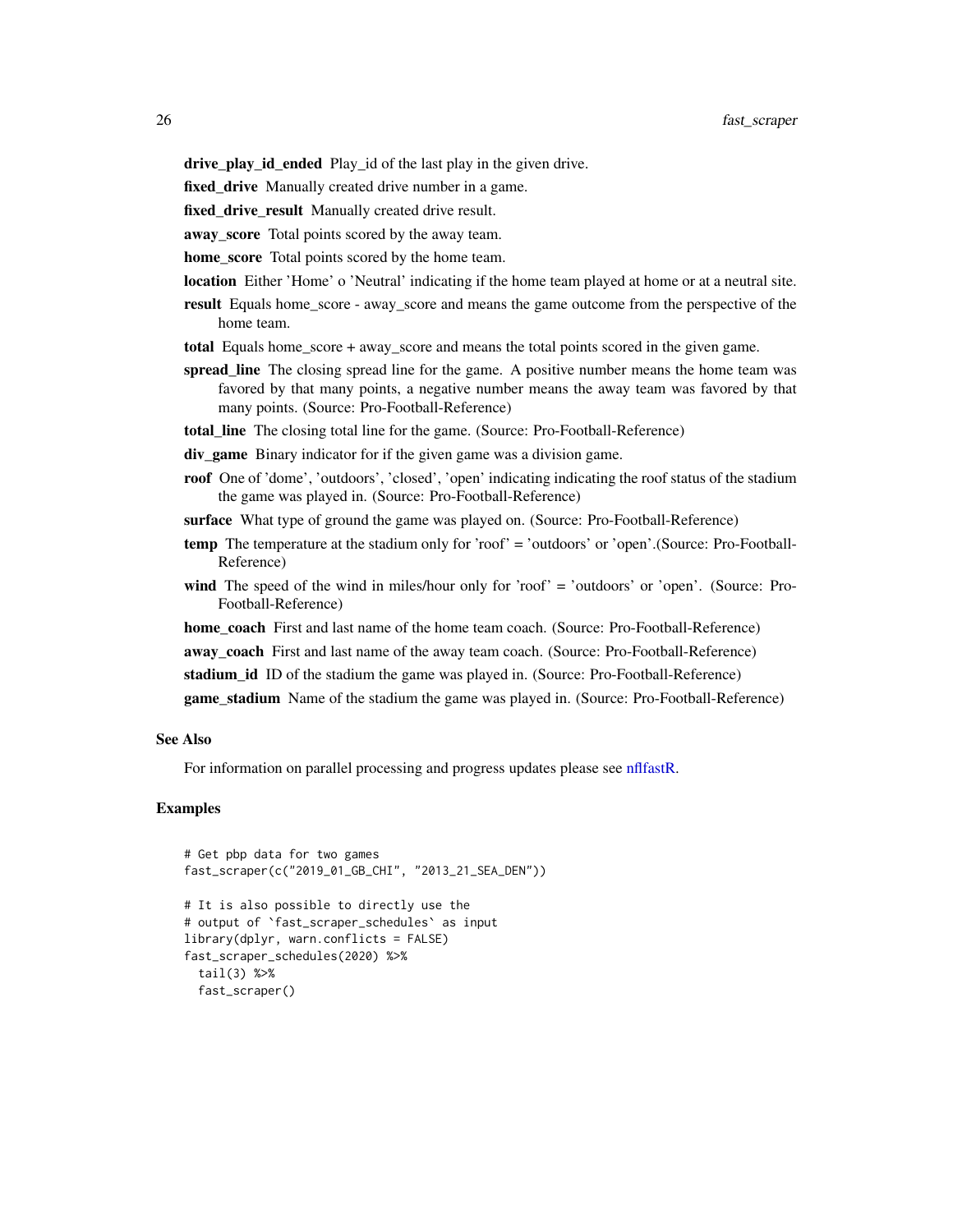<span id="page-26-0"></span>fast\_scraper\_roster *Get team rosters for multiple seasons*

#### Description

Given years return a dataset with each player listed as part of the roster.

# Usage

```
fast_scraper_roster(seasons)
```
#### Arguments

seasons A vector of 4-digit years associated with given NFL seasons

#### Details

The roster data is accessed via the free to use Sleeper API.

#### Value

Data frame where each individual row represents a player in the roster of the given team and season containing the following information:

season 4 digit season year.

team Team abbreviation.

position Abbreviation of the player's position (e.g. "QB", "WR", "RB", "CB"...).

depth\_chart\_position Starting with the 2020 season: the abbreviation of the players depth\_chart\_position.

**jersey** number The player's 2 digit jersey number.

status String indicating the status of the player (e.g. "Active", "Inactive", "Injured Reserve"...) at the update time update\_dt (see below)

full\_name Full name of the player.

first\_name First name of the player.

last name Last name of the player.

birth date Birth date of the player.

height Height of the player.

weight Weight of the player.

- college Name of the college the player has attended.
- high\_school Name of the High School the player has attended (only non-NA for players who were listed in the 2020 season).
- gsis\_id The player's NFL GSIS ID, which can be used to link the player to play-by-play data.

espn\_id The player's ESPN ID (only non-NA for players who were listed in the 2020 season).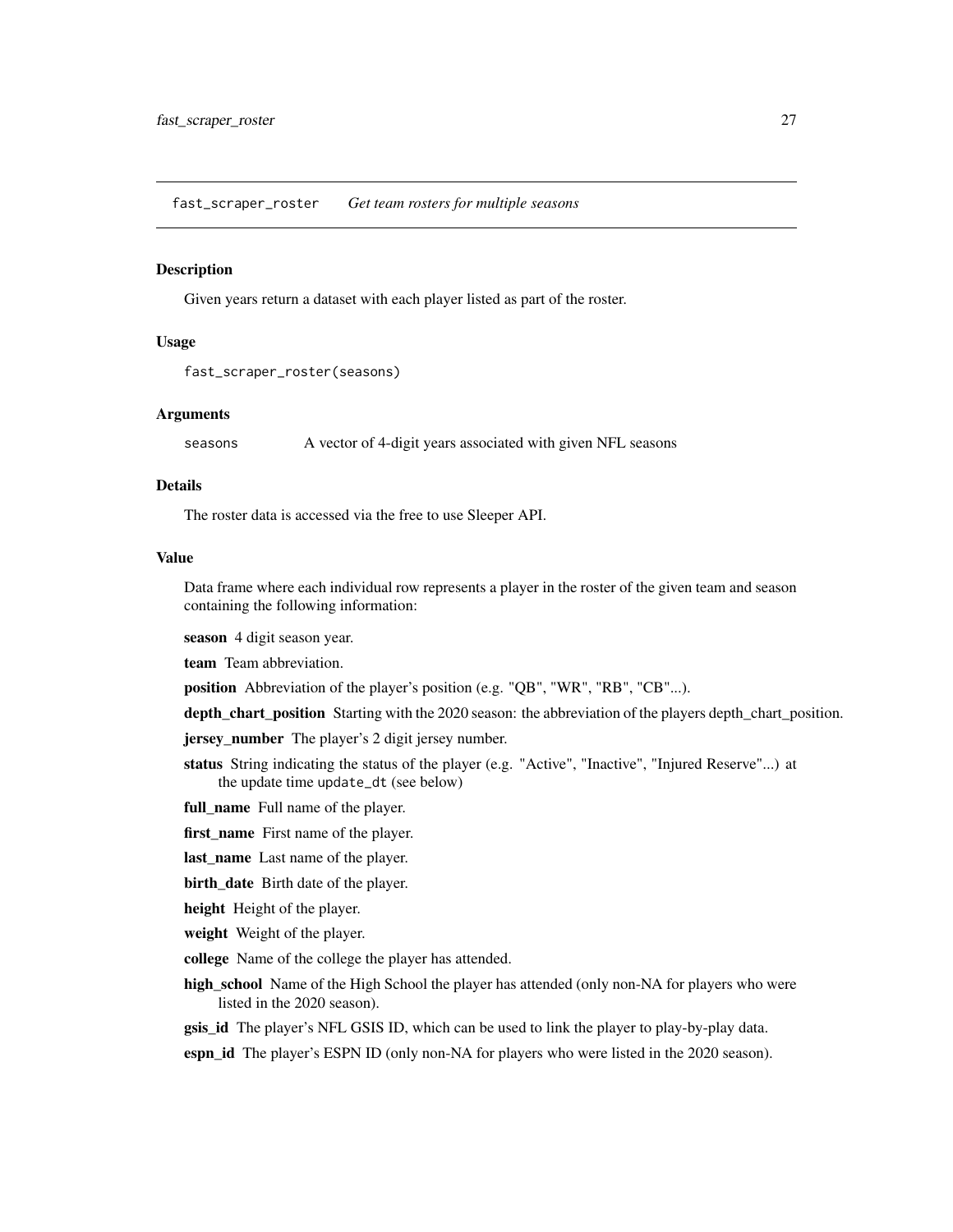- <span id="page-27-0"></span>sportradar\_id The player's Sportradar ID (only non-NA for players who were listed in the 2020 season).
- yahoo\_id The player's Yahoo Sports ID (only non-NA for players who were listed in the 2020 season).
- rotowire\_id The player's Rotowire ID (only non-NA for players who were listed in the 2020 season).

update\_dt Date and time when the current entry was last updated (starting with the 2020 season).

headshot\_url URL to a player image (starting in the 2020 season on ESPN servers).

# See Also

For information on parallel processing and progress updates please see [nflfastR.](#page-1-1)

#### Examples

# Roster of the 2019 and 2020 seasons fast\_scraper\_roster(2019:2020)

<span id="page-27-1"></span>fast\_scraper\_schedules

*Get NFL Season Schedules*

# Description

Get NFL Season Schedules

#### Usage

fast\_scraper\_schedules(seasons)

#### Arguments

seasons Vector of numeric or character 4 digit seasons

# Details

This functions now incorporates the games file provided and maintained by Lee Sharpe.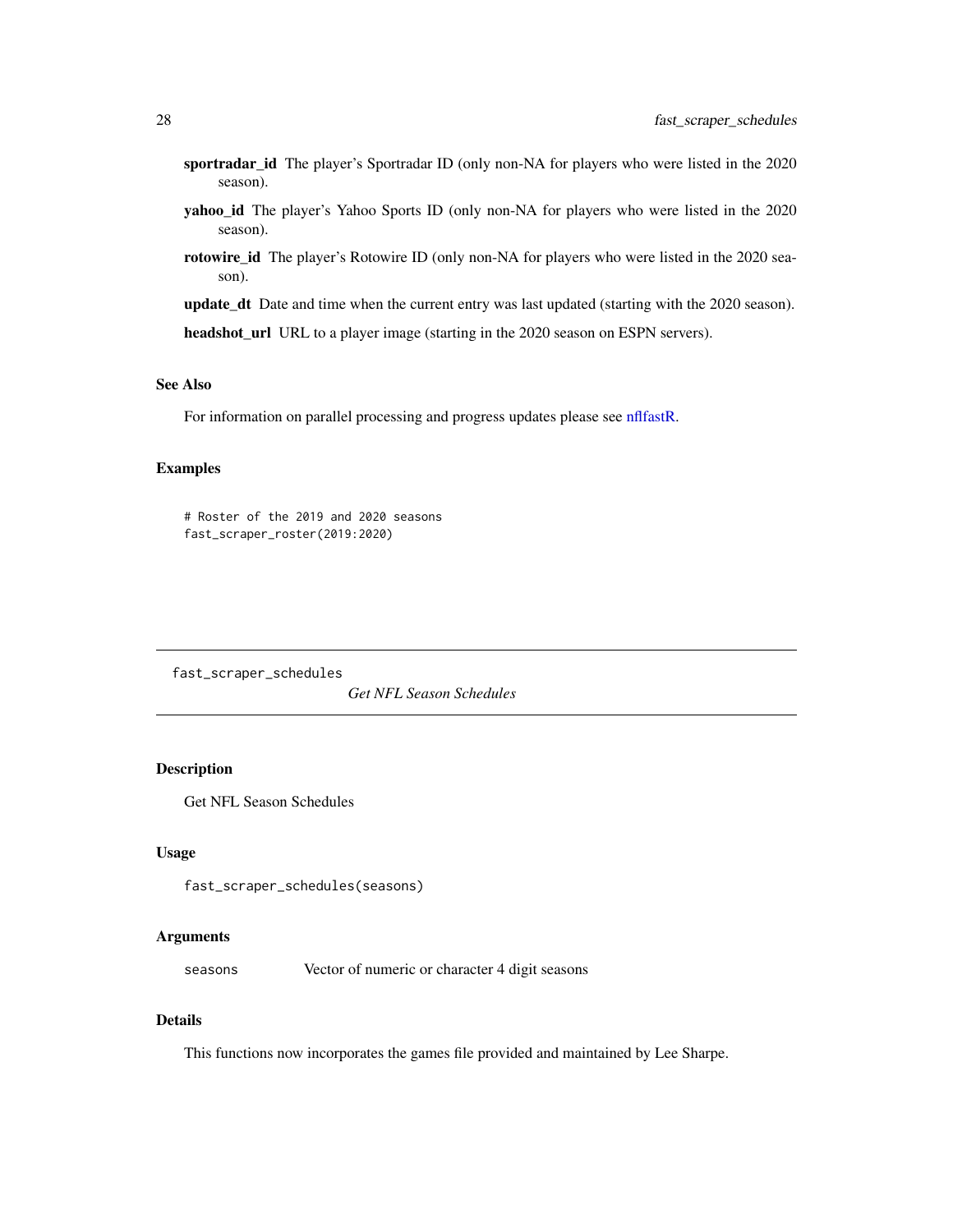#### <span id="page-28-0"></span>Value

Data frame containing the following detailed game information:

game\_id Character identifier including season, week, away team and home team

season 4 digit season year.

- game type One of 'REG', 'WC', 'DIV', 'CON', 'SB' indicating if a game was a regular season game or one of the playoff rounds.
- week Numeric week number.

gameday Game date in format yyyy/mm/dd.

- weekday The day of the week on which the game occcured.
- gametime The kickoff time of the game. This is represented in 24-hour time and the Eastern time zone, regardless of what time zone the game was being played in.
- away\_team Away team abbreviation.
- home team Home team abbreviation.
- away\_score The number of points the away team scored. Is 'NA' for games which haven't yet been played.
- home\_score The number of points the home team scored. Is 'NA' for games which haven't yet been played.
- home\_result Equals home\_score away\_score and means the game outcome from the perspective of the home team.
- stadium Name of the stadium the game was or will be played in. (Source: Pro-Football-Reference)
- location Either 'Home' o 'Neutral' indicating if the home team played at home or at a neutral site.
- roof One of 'dome', 'outdoors', 'closed', 'open' indicating indicating the roof status of the stadium the game was played in. (Source: Pro-Football-Reference)

surface What type of ground the game was played on. (Source: Pro-Football-Reference)

old\_game\_id Unique game identifier of the old NFL API.

#### See Also

For information on parallel processing and progress updates please see [nflfastR.](#page-1-1)

#### Examples

```
# Get schedules for the whole 2015 - 2018 seasons
fast_scraper_schedules(2015:2018)
```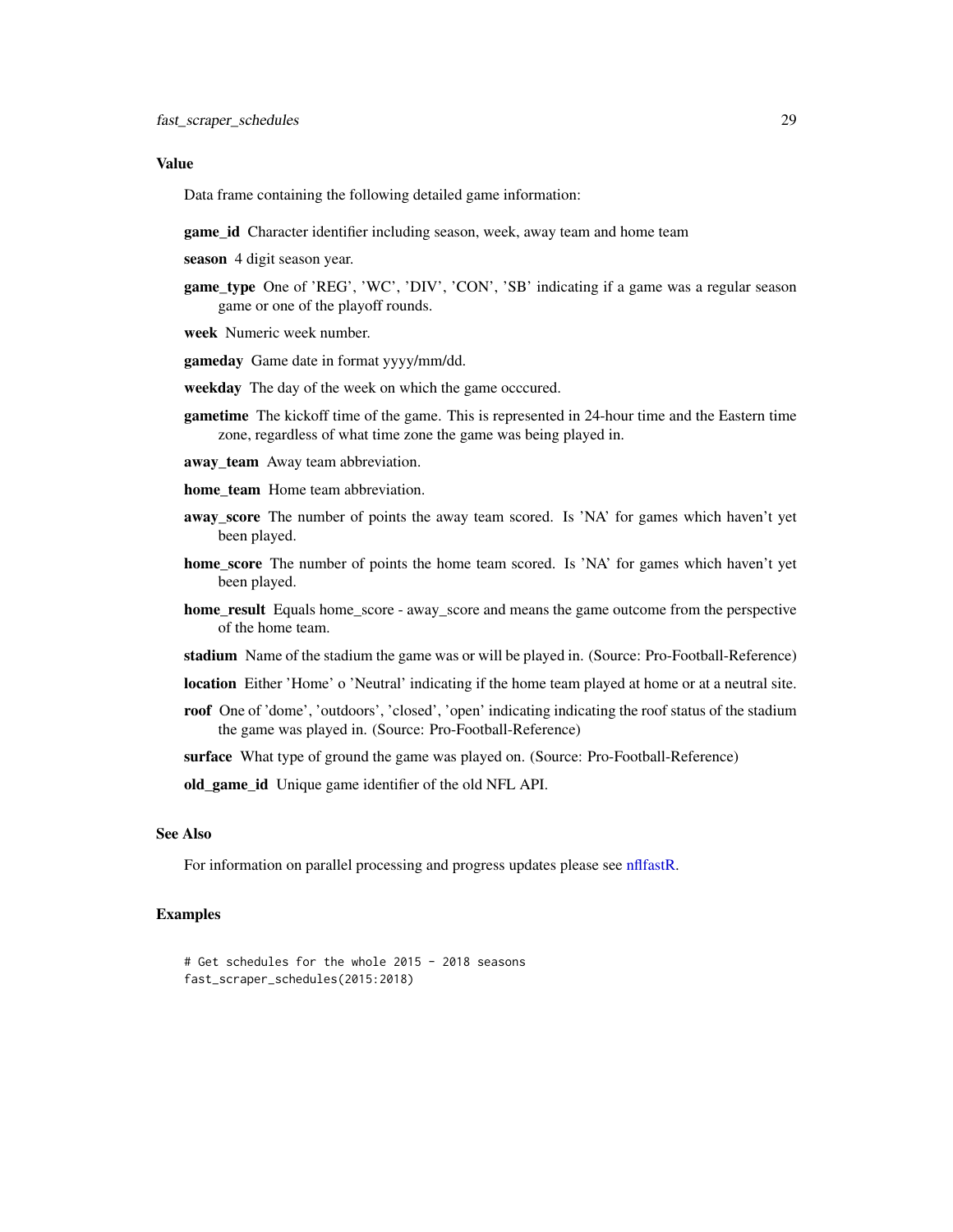<span id="page-29-0"></span>field\_descriptions *nflfastR Field Descriptions*

# Description

nflfastR Field Descriptions

# Usage

field\_descriptions

# Format

A data frame including names and descriptions of all variables in an nflfastR dataset.

# See Also

The searchable table on the [nflfastR website](https://www.nflfastr.com/articles/field_descriptions.html)

# Examples

field\_descriptions

<span id="page-29-1"></span>load\_pbp *Load Play By Play*

# Description

Loads multiple seasons from the [nflfastR data repository](https://github.com/nflverse/nflfastR-data)

# Usage

```
load_pbp(..., qs = lifecycle::deprecated())
```
# Arguments

| $\cdots$ | Arguments passed on to nflreadr::load_pbp                                                                                                                             |
|----------|-----------------------------------------------------------------------------------------------------------------------------------------------------------------------|
|          | seasons A numeric vector of 4-digit years associated with given NFL seasons<br>- defaults to latest season. If set to TRUE, returns all available data since<br>1999. |
|          | file_type One of "rds" or "qs". Can also be set globally with options (nflreadr.prefer)                                                                               |
| qs       | <b>[Deprecated]</b> has no effect and will be removed in a future release.                                                                                            |
|          |                                                                                                                                                                       |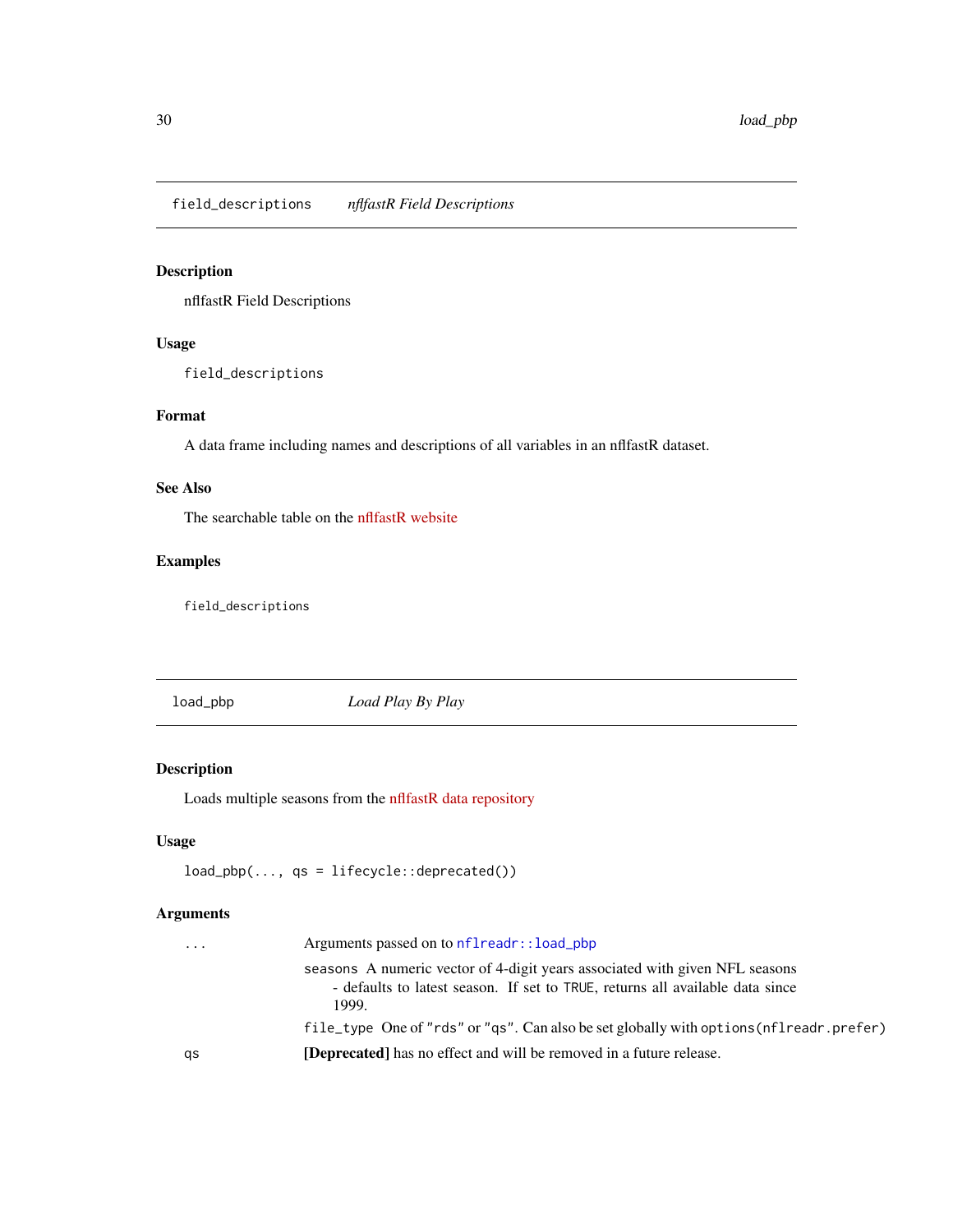# <span id="page-30-0"></span>Value

The complete nflfastR dataset as returned by nflfastR::build\_nflfastR\_pbp() (see below) for all given seasons

# See Also

[dictionary\\_pbp](#page-0-0) for the data dictionary as a dataframe

[https://nflreadr.nflverse.com/articles/dictionary\\_pbp.html](https://nflreadr.nflverse.com/articles/dictionary_pbp.html) for a web version of the data dictionary

[https://www.nflfastr.com/reference/build\\_nflfastR\\_pbp.html](https://www.nflfastr.com/reference/build_nflfastR_pbp.html) for the nflfastR function nflfastR::build\_nflfastR\_pbp()

# Examples

```
pbp <- load_pbp(2019:2020)
dplyr::glimpse(pbp)
```
<span id="page-30-1"></span>load\_player\_stats *Load Player Level Weekly Stats*

#### Description

Load Player Level Weekly Stats

# Usage

```
load_player_stats(..., qs = lifecycle::deprecated())
```
# Arguments

| qs       | <b>[Deprecated]</b> has no effect and will be removed in a future release.                                                    |
|----------|-------------------------------------------------------------------------------------------------------------------------------|
|          | file_type One of "rds" or "qs". Can also be set globally with options (nflreadr.prefer)                                       |
|          | stat_type one of offense or kicking                                                                                           |
|          | seasons a numeric vector of seasons to return, defaults to most recent season.<br>If set to TRUE, returns all available data. |
| $\cdots$ | Arguments passed on to nflreadr::load_player_stats                                                                            |

#### Value

A tibble of week-level player statistics that aims to match NFL official box scores.

# See Also

The function [calculate\\_player\\_stats\(\)](#page-8-1) and the corresponding examples on [the nflfastR website](https://www.nflfastr.com/articles/nflfastR.html#example-11-replicating-official-stats)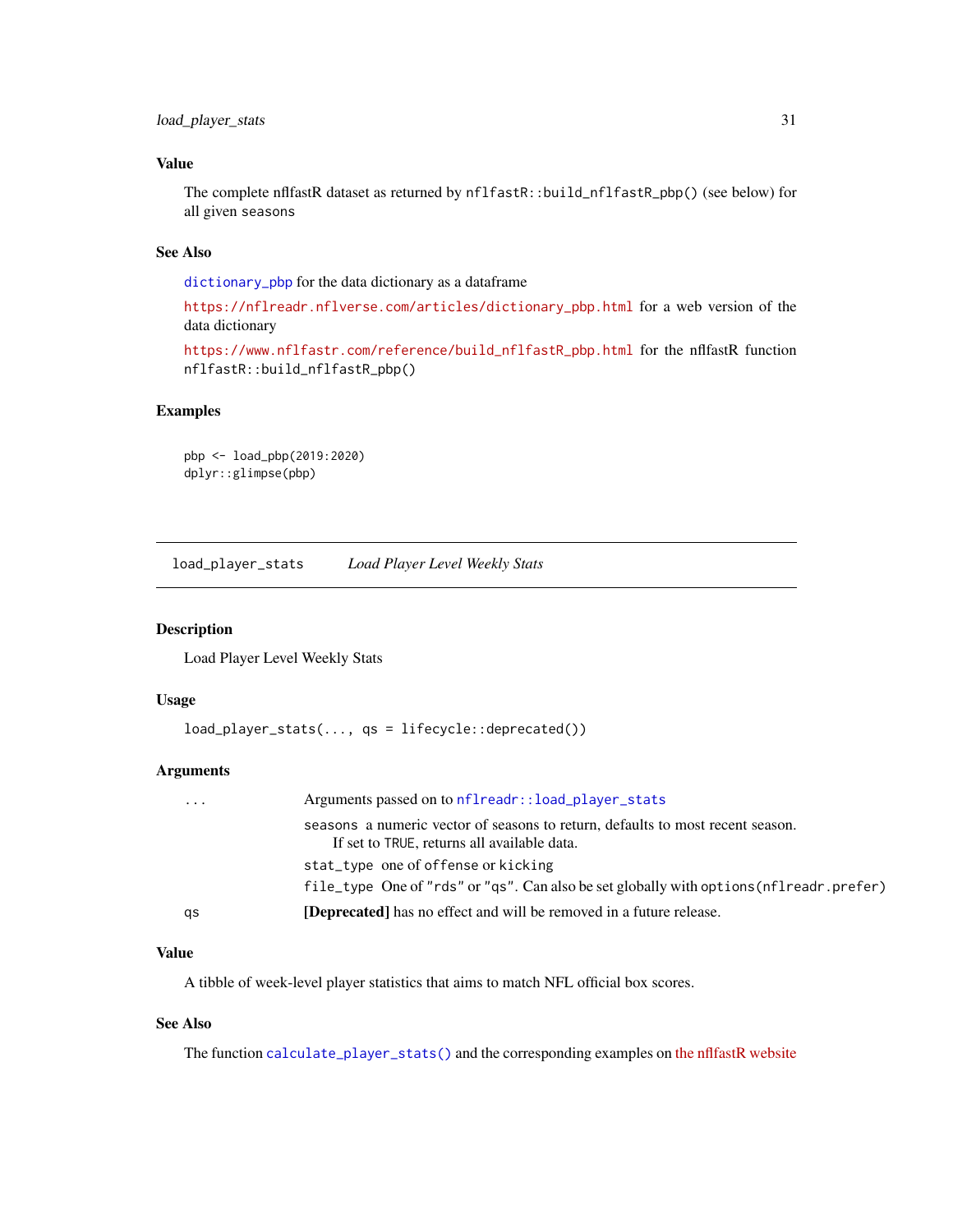<span id="page-31-0"></span>32 report

# Examples

```
stats <- load_player_stats()
dplyr::glimpse(stats)
```
report *Get a Situation Report on System, nflverse Package Versions and Dependencies*

# Description

This function gives a quick overview of the versions of R and the operating system as well as the versions of nflverse packages and their dependencies. It's primarily designed to help you get a quick idea of what's going on when you're helping someone else debug a problem.

# Usage

report(pkg = NULL, recursive = FALSE)

# Arguments

| pkg       | a character vector naming installed packages, or NULL (the default) meaning all<br>influence packages. The function checks internally if all packages are installed<br>and informs if that is not the case.                                                                                                                                                                                                                                                                |
|-----------|----------------------------------------------------------------------------------------------------------------------------------------------------------------------------------------------------------------------------------------------------------------------------------------------------------------------------------------------------------------------------------------------------------------------------------------------------------------------------|
| recursive | a logical indicating whether dependencies of pkg and their dependencies (and so<br>on) should be included. Can also be a character vector listing the types of depen-<br>dencies, a subset of c("Depends", "Imports", "LinkingTo", "Suggests", "Enhances").<br>Character string "all" is shorthand for that vector, character string "most" for<br>the same vector without "Enhances", character string "strong" (default) for<br>the first three elements of that vector. |

# Examples

report() report("nflreadr", TRUE)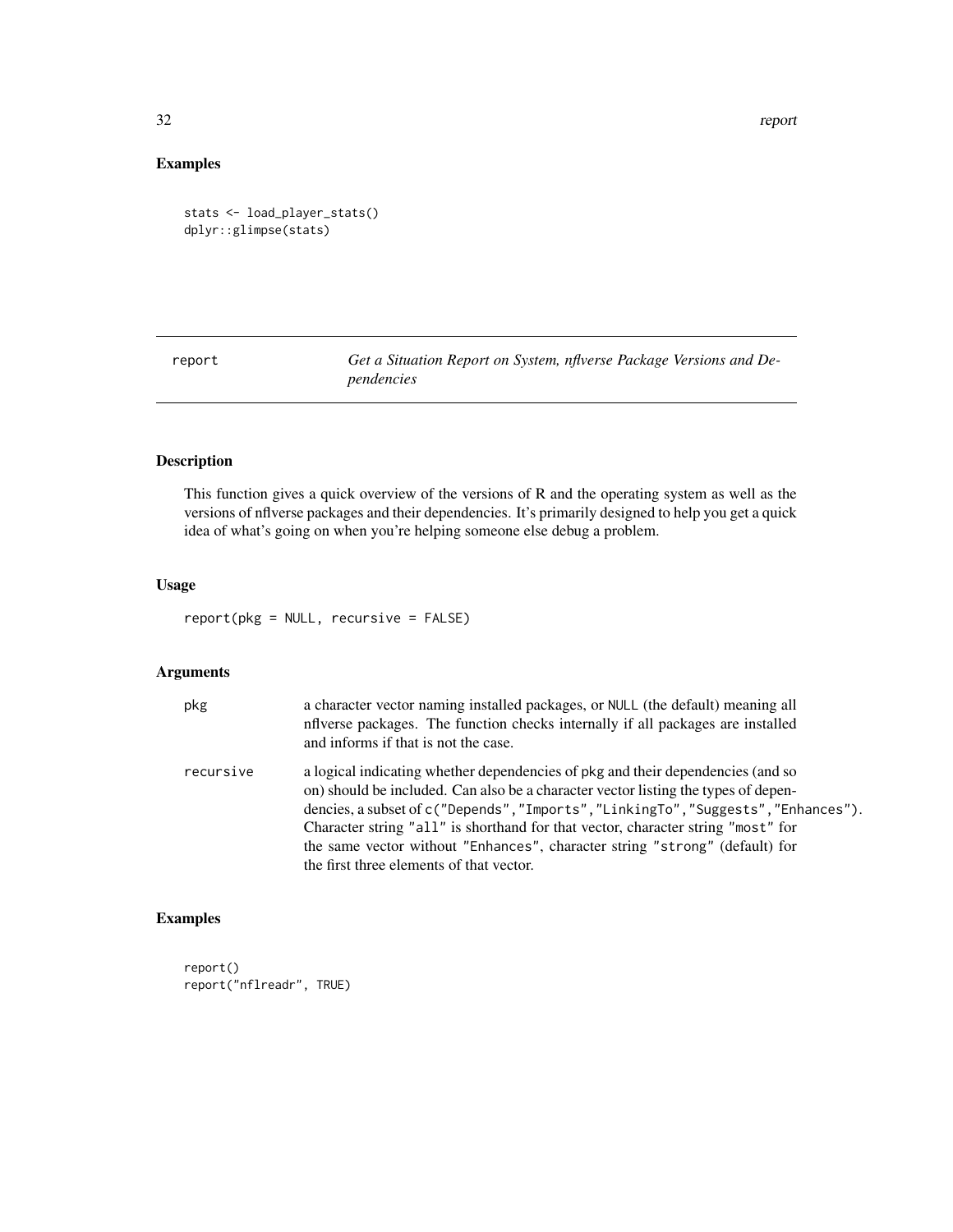<span id="page-32-0"></span>

#### Description

NFL Stat IDs and their Meanings

#### Usage

stat\_ids

# Format

A data frame including NFL stat IDs, names and descriptions used in an nflfastR dataset.

#### Source

<http://www.nflgsis.com/gsis/Documentation/Partners/StatIDs.html>

#### Examples

stat\_ids

teams\_colors\_logos *NFL Team names, colors and logo urls.*

# Description

NFL Team names, colors and logo urls.

#### Usage

teams\_colors\_logos

# Format

A data frame with 36 rows and 10 variables containing NFL team level information, including franchises in multiple cities:

team\_abbr Team abbreviation team\_name Complete Team name team\_id Team id used in the roster function team\_nick Nickname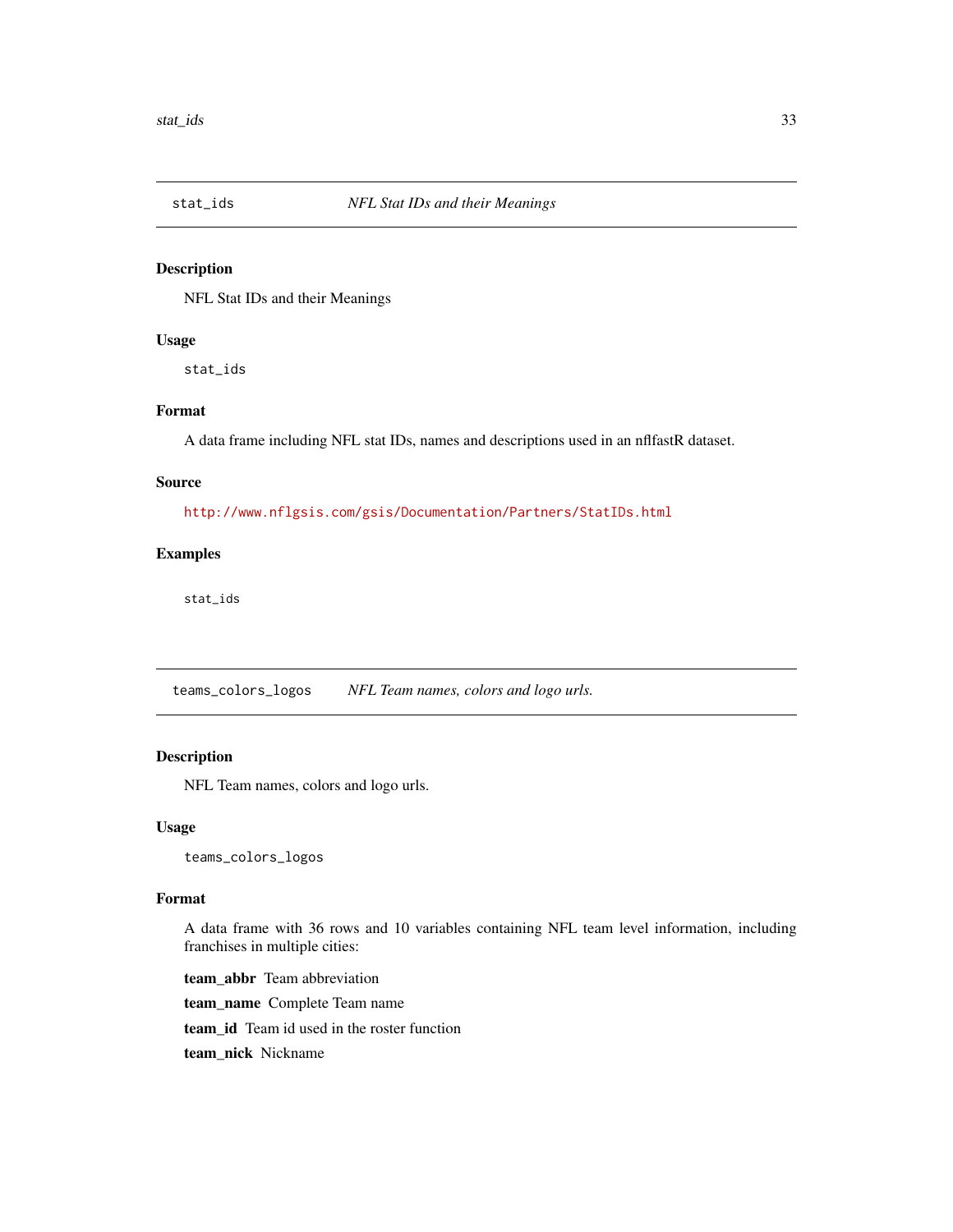<span id="page-33-0"></span>team\_color Primary color team\_color2 Secondary color team\_color3 Tertiary color team\_color4 Quaternary color team\_logo\_wikipedia Url to Team logo on wikipedia team\_logo\_espn Url to higher quality logo on espn team\_wordmark Url to team wordmarks

The colors are taken from Lee Sharpe's teamcolors.csv who has taken them from the teamcolors package created by Ben Baumer and Gregory Matthews. The Wikipeadia logo urls are taken from Lee Sharpe's logos.csv Team wordmarks from nfl.com

# Examples

teams\_colors\_logos

<span id="page-33-1"></span>update\_db *Update or Create a nflfastR Play-by-Play Database*

#### Description

update\_db updates or creates a database with nflfastR play by play data of all completed games since 1999.

#### Usage

```
update_db(
  dbdir = ".".dbname = "pbp_db",tblname = "nflfastR_pbp",
  force_rebuild = FALSE,
  db_connection = NULL
)
```
# Arguments

| dbdir         | Directory in which the database is or shall be located                                                                                                                |
|---------------|-----------------------------------------------------------------------------------------------------------------------------------------------------------------------|
| dbname        | File name of an existing or desired SOLite database within dbdir                                                                                                      |
| tblname       | The name of the play by play data table within the database                                                                                                           |
| force_rebuild | Hybrid parameter (logical or numeric) to rebuild parts of or the complete play<br>by play data table within the database (please see details for further information) |
| db_connection | A DBI Connection object, as returned by DBI:: dbConnect () (please see details<br>for further information)                                                            |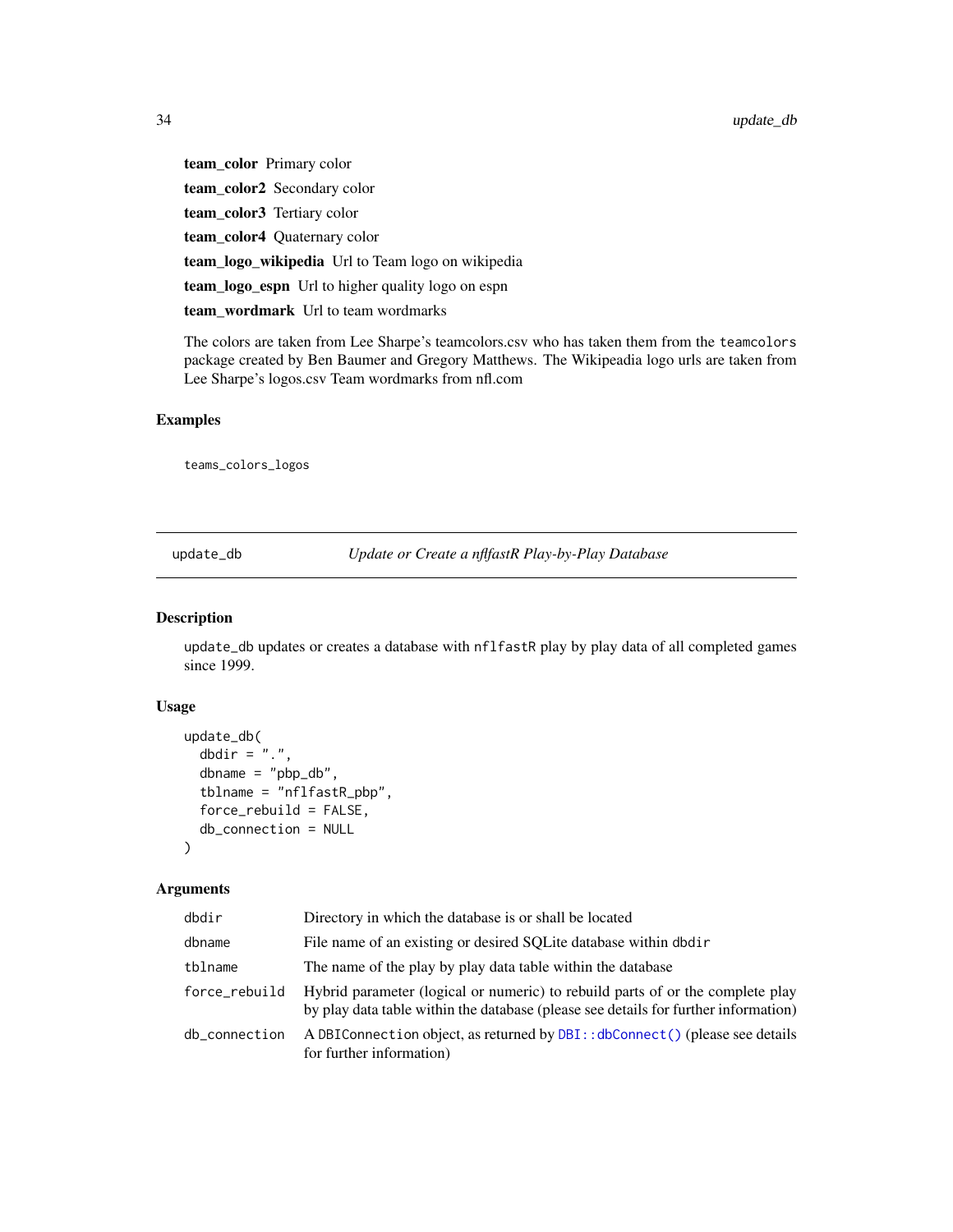#### update\_db 35

#### Details

This function creates and updates a data table with the name tblname within a SQLite database (other drivers via db\_connection) located in dbdir and named dbname. The data table combines all play by play data for every available game back to the 1999 season and adds the most recent completed games as soon as they are available for nflfastR.

The argument force\_rebuild is of hybrid type. It can rebuild the play by play data table either for the whole nflfastR era (with force\_rebuild = TRUE) or just for specified seasons (e.g. force\_rebuild = c(2019,2020)). Please note the following behavior:

- force\_rebuild = TRUE: The data table with the name tblname will be removed completely and rebuilt from scratch. This is helpful when new columns are added during the Off-Season.
- force\_rebuild = c(2019,2020): The data table with the name tblname will be preserved and only rows from the 2019 and 2020 seasons will be deleted and re-added. This is intended to be used for ongoing seasons because the NFL fixes bugs in the underlying data during the week and we recommend rebuilding the current season every Thursday during the season.

The parameter db\_connection is intended for advanced users who want to use other DBI drivers, such as MariaDB, Postgres or odbc. Please note that the arguments dbdir and dbname are dropped in case a db\_connection is provided but the argument tblname will still be used to write the data table into the database.